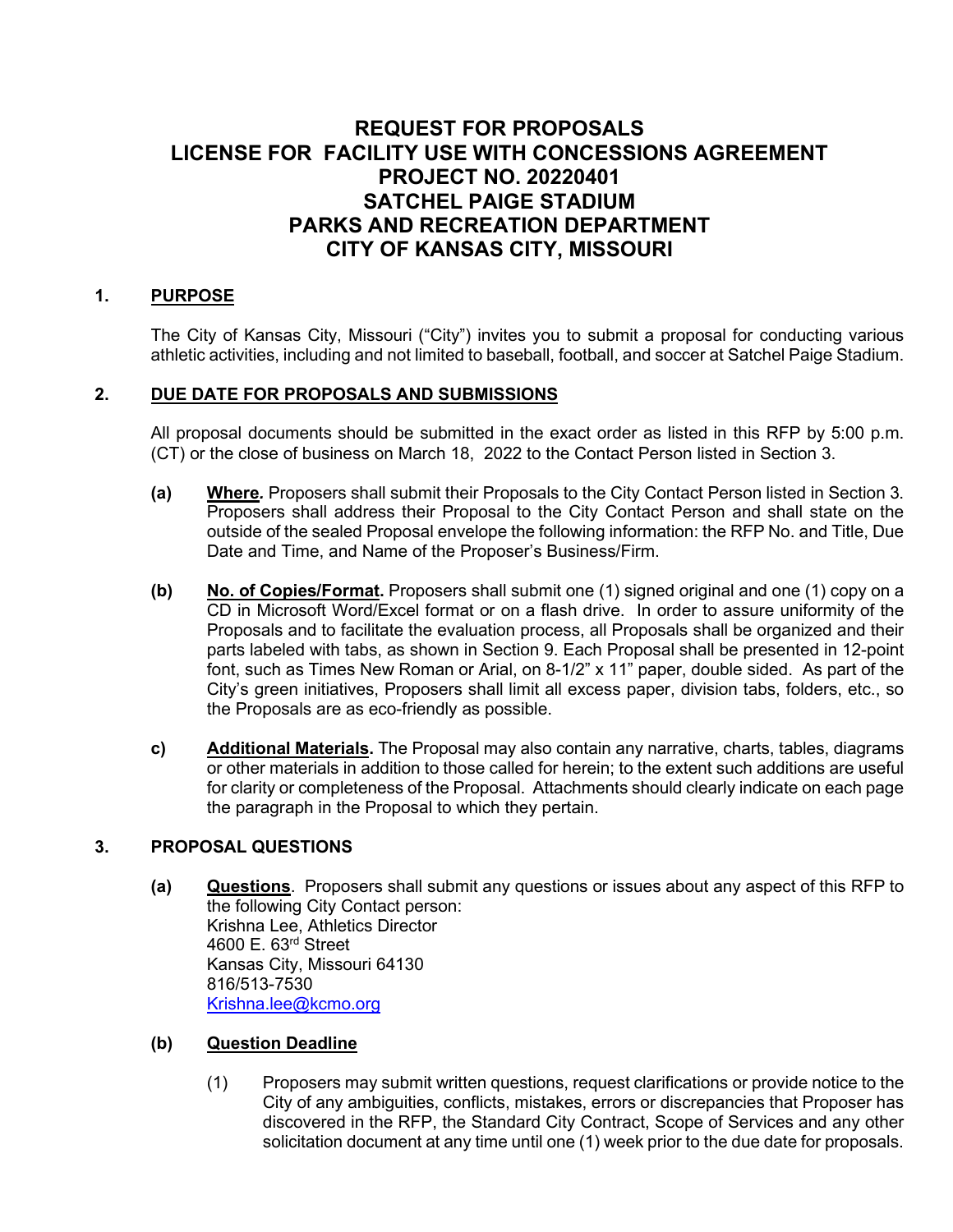(2) The City will answer all inquiries by any Proposer in writing. If any inquiry results in a change in the RFP, the City will issue a Notice

#### **(c) Questions - Post Deadline**

If a Proposer discovers any ambiguities, conflicts, mistakes, errors or discrepancies in **after the deadline for questions and clarifications or after the proposal due date**, Proposer shall immediately submit the ambiguity, conflict, mistake, error or discrepancy to the City Contact or Bonfire, if the Solicitation is through The City, in its sole discretion, shall determine the appropriate response to any issue raised by any Proposer.

#### **4. DEFINITION OF "REQUEST FOR PROPOSALS" AND "PROPOSAL"**

- (a) This Request for Proposals ("RFP" or "solicitation") is an invitation by the City for Proposers to submit an offer, which may be subject to subsequent discussions and negotiations by the City and the Proposer. It is not a request for a competitive bid.
- (b) "Proposal" means any document, submittal, interview, presentation, discussion, negotiation, and everything and anything provided in response to this RFP regardless whether the submission is an oral or written submission.
- (c) By submitting a proposal to the City, Proposer agrees that the Proposer does not obtain any right in or expectation to a contract with the City or a vested interest or a property right in a contract with the City regardless of the amount of time, effort and expense expended by Proposer in attempting to obtain a written executed contract with the City that complies with Section 432.070, RSMo, the City Charter and City ordinances.

# **5. ESTIMATED SCHEDULE**

| February 25, 2022 | <b>RFP</b> Issued      |
|-------------------|------------------------|
| March 11, 2022    | Deadline for questions |
| March 18, 2022    | Due Date for Proposals |
|                   |                        |



*For persons with disabilities needing reasonable accommodations please contact the City's ADA Specialists,* Ekiasha Ruff at 513-6538 or Jean Ann Lawson at 513-6566*. If you need to use the Relay Service, dial 711.*

The listed dates in the "Estimated Schedule" are tentative. The City reserves the right to change or extend any and all dates including the due date for proposals for any reason at any time including after the due date for proposals.

#### **6. RFP DOCUMENTS**

This RFP consists of the following documents:

- (a) This RFP
- (b) Scope of Services
- (c) Standard City Contract
- (d) Employee Eligibility Verification Affidavit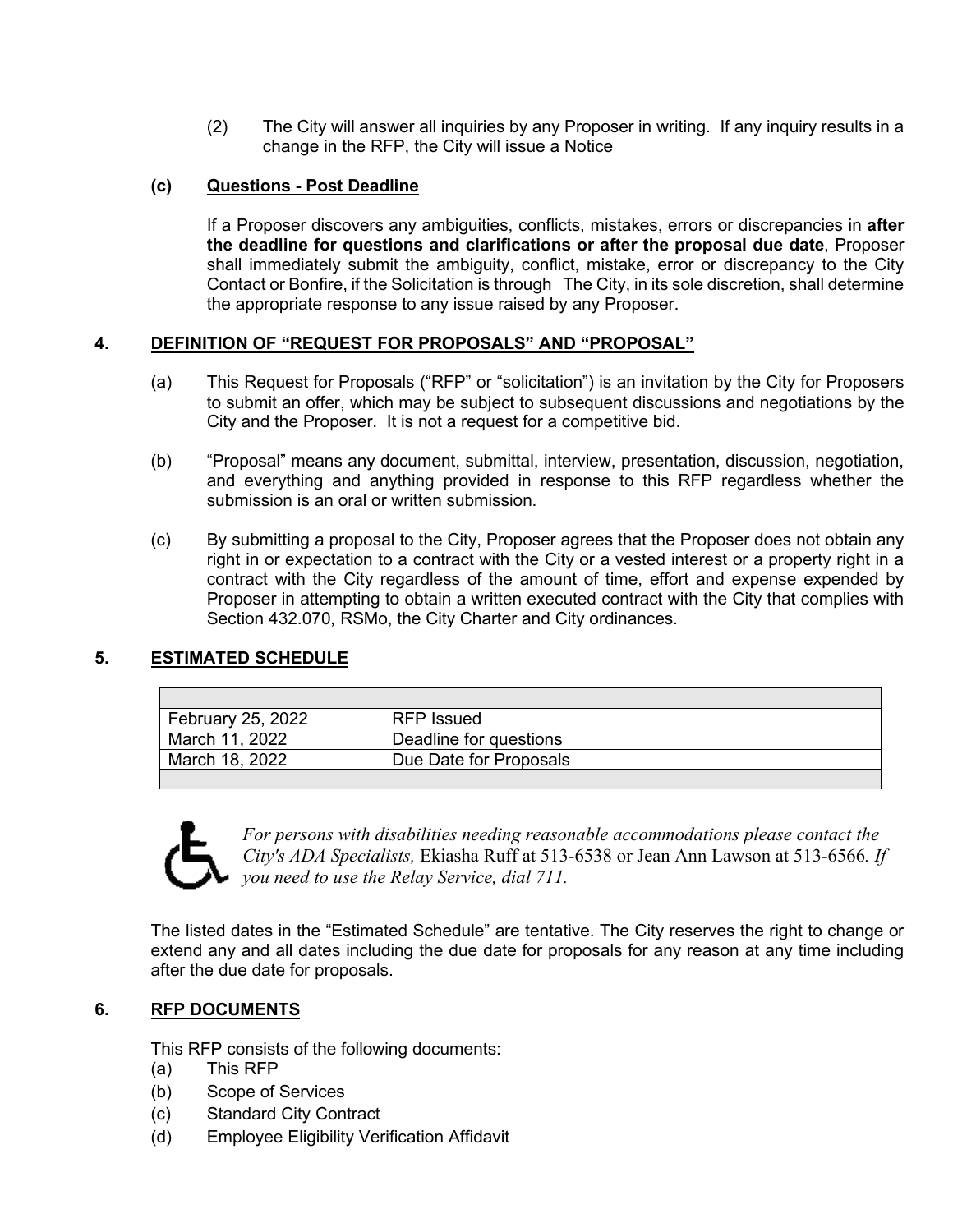# **7. EXAMINATION OF ALL RFP DOCUMENTS AND REQUIREMENTS**

- (a) Each Proposer shall carefully examine all RFP documents and thoroughly familiarize themselves with all RFP requirements prior to submitting a proposal to ensure that Proposer's Proposal meets the intent of this RFP.
- (b) Before submitting a Proposal to the City, each Proposer shall make all investigations and examinations that are necessary to ascertain any and all conditions and requirements that affect the performance and delivery of the goods and services (hereinafter "the Services") requested by this RFP. Failure of a Proposer to make such investigations and examinations shall not relieve the Proposer from Proposer's obligation to comply, in every detail, with all provisions and requirements of the RFP.
- (c) By submitting a Proposal to the City, Proposer certifies that Proposer has provided the City with written notice of all ambiguities, conflicts, mistakes, errors or discrepancies that Proposer has discovered in the RFP, the Standard Contract, Scope of Services and any other document. By executing a Contract with the City, Proposer certifies that Proposer communicated to City all ambiguities, conflicts, errors or discrepancies that it has discovered in the RFP, the Proposed Contract, Scope of Services and any other document and that written resolution thereof by the City as embodied in the final Contract is acceptable to Proposer.

# **8. CONTENT OF PROPOSAL**

# **8.1 Proposal Part I – Business/Firm Profile and Legal Structure**

- Legal Name, address, phone, fax, e-mail, Federal ID#, and website address.
- Submit Missouri Secretary of State Certificate of Good Standing.
- List all services provided by the business/firm.
- Number of total employees including number of total employees in Kansas City, Missouri and number of employees in Greater Kansas City Area. Has the business/firm ever failed to complete work for which a contract was issued? If yes, explain the circumstances.
- Are there any civil or criminal actions against the business/firm or any key personnel related in any way to contracting for the last five years? If yes, explain in detail. Are there any current unresolved disputes/allegations?
- Has the business/firm ever been disqualified from working for the City or any other public entity? If yes, explain the circumstances.
- **Proof of financial capacity to perform this contract such as Dun and Bradstreet, audited financial statements, bonding capacity. (if N/A – delete)**

# **8.2 Proposal Part II – Experience**

- Include a list of public contracts completed by your business/firm during the past three (3) years. For each listed contract, provide a narrative that includes:
	- a. the assigned project personnel
	- b. scope of services provided
	- c. dollar amount of the contract
	- d. contractual performance standards versus your actual performance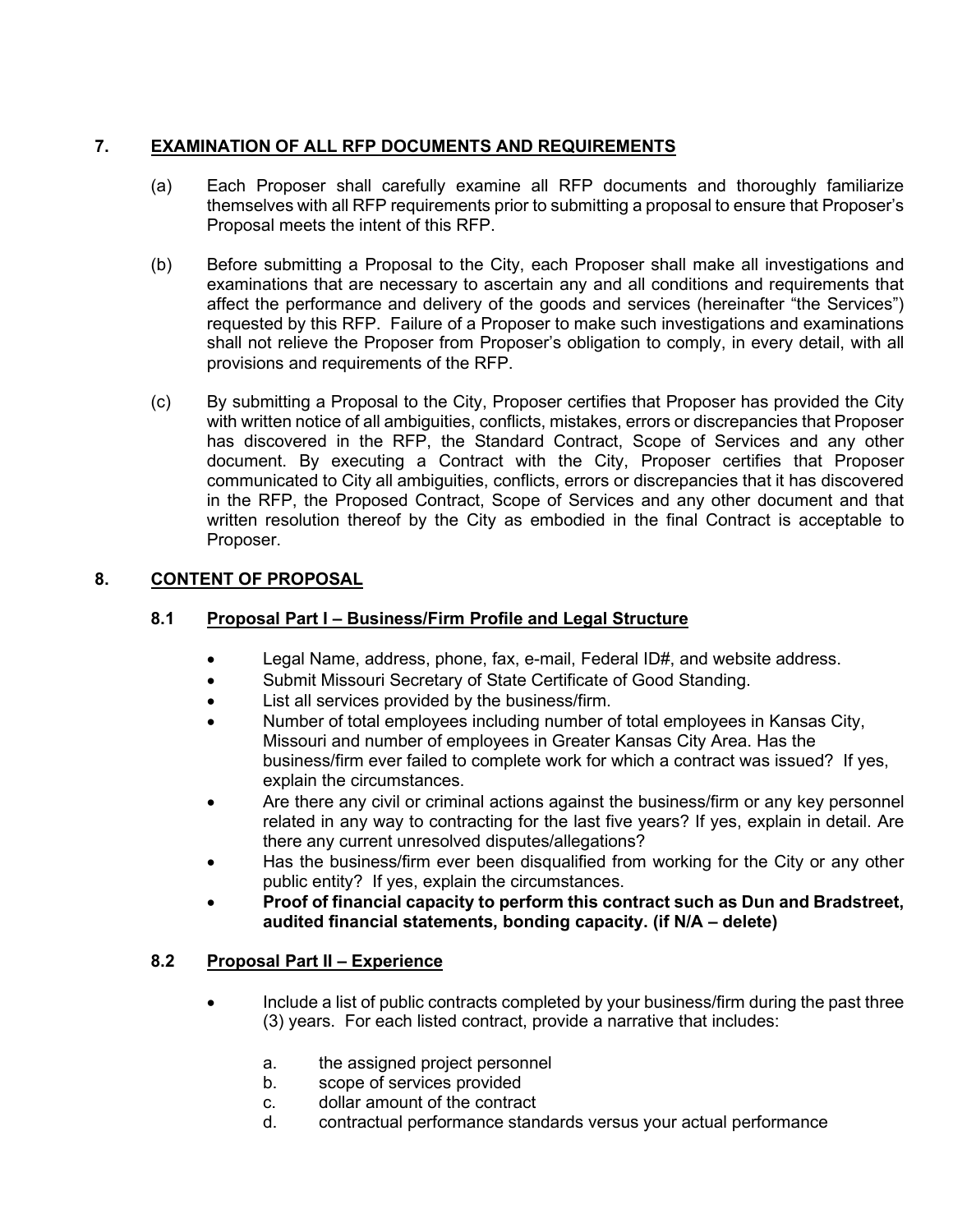- e. the contracting entity's contact person, e-mail address, cell phone number, and telephone number
- f. summary of how your business/firm delivered services
- g. pricing and contractual compensation terms
- Provide three (3) client references for similar projects completed by your business/firm during the past five (5) years.
- Provide a copy of your most recent relevant ongoing public contract.

#### **8.3 Proposal Part III – Personnel**

- Please provide your staff capacity for meeting the City's requirements.
- Identify the Key Employees who are likely to be assigned to this contract if your proposal is selected. [NOTE: Key Employee(s) must be committed to the contract duration, and may not be removed or substituted without the City's prior written consent.]
- For each of the Key Employee(s), provide a resume and/or summary with at least the following background information:
	- a. Description of relevant experience.
	- b. Years of employment with the business/firm.
	- c. City and State of residence.
	- d. State time commitment on other accounts.
	- e. Applicable professional registrations, education, certifications, and credentials.
- Please comment on the ability of your business/firm to sustain the loss of Key Employee(s).
- Provide an organizational chart for the assigned staff.
- Provide a plan to address vacations, sicknesses and absences.
- Please certify that you will pay all employees who will work on this Contract in the city limits of Kansas City, Missouri at least \$12.50 per hour in compliance with the City's Quality Services Assurance Act, Section 3-66, Code of Ordinances.
- If you will not certify that you pay your employees who will work on the City Contract at least \$12.50 per hour, please submit the following so the City can evaluate the potential quality of your personnel:
	- a. Turnover rate for the last three calendar years for non-exempt employees and exempt employees; and
	- b. Employee benefits provided to exempt and non-exempt employees; and
	- c. Training provided to exempt and non-exempt employees, including those that will provide services to the City; and
	- d. Promotional opportunities for non-exempt and exempt employees; and
	- e. Average tenure of exempt and non-exempt employees during the immediately preceding three calendar years; and
	- f. Employee incentive rewards and employee recognition policies; and
	- g. How you provide and receive employee feedback and communication; and
	- h. Mentorship programs provided to employees; and
	- i. Education benefits provided for exempt and nonexempt employees.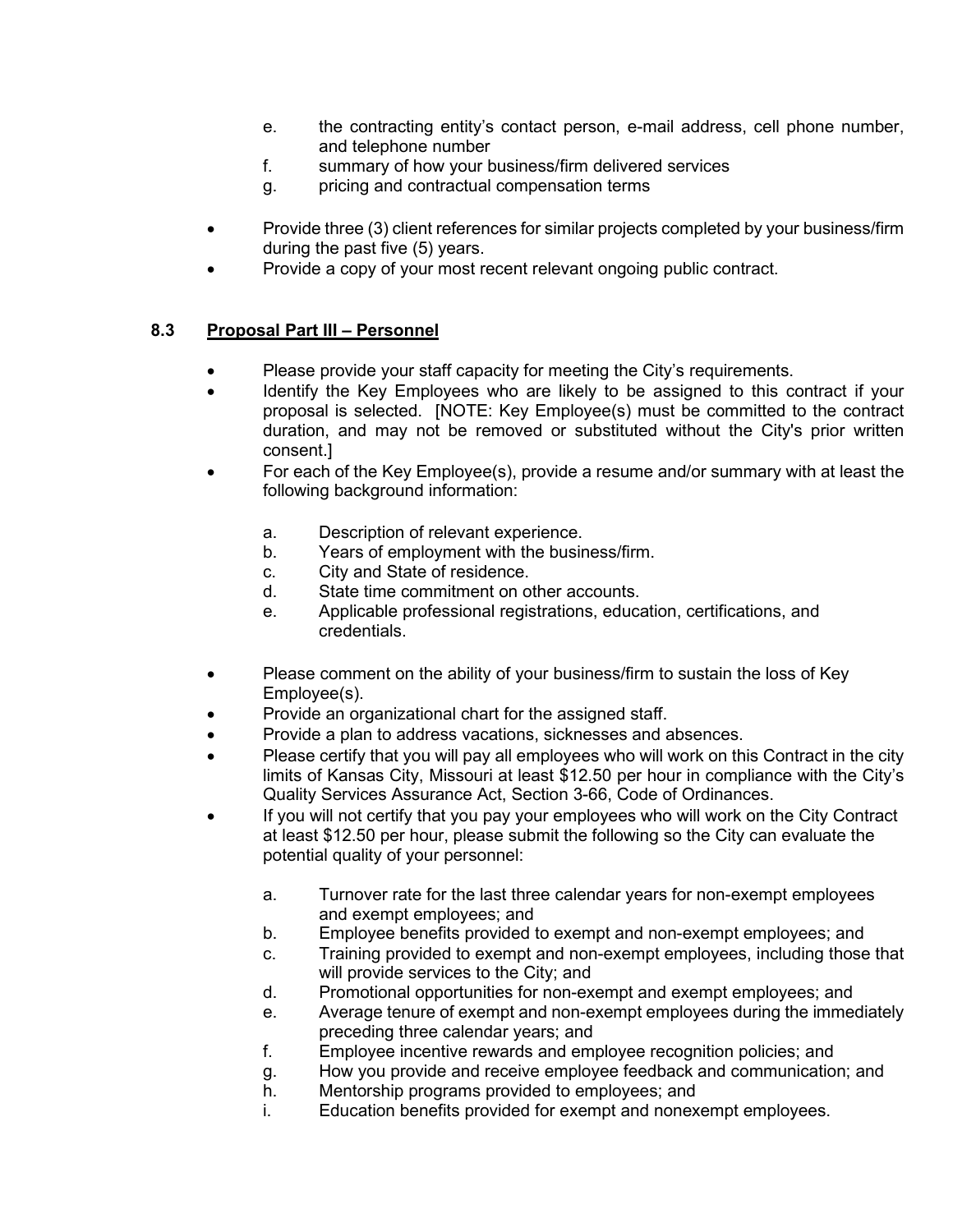# **8.4 Proposal Part IV - Project Approach**

- Discuss your approach to this project with specific references to providing the Scope of Services requested in the RFP.
- Highlight unique services and management tools and indicate the benefits of them to the City. What makes your business/firm better than the competition?
- Describe your Quality Assurance Plan.
- State approximate date your business/firm is available to begin work on the Project.
- Discuss your transition plan to begin providing services.
- Propose additional performance measures beyond required performance measures including why the performance measure is important and how the City will measure and verify performance.

# **8.5 Proposal Part V - Sustainability**

Include a concise summary of your company's policies, strategies, and actions that demonstrate your philosophy and commitment to sustainability. The City has adopted an overall policy supporting a greater use of "green solutions" or enhanced sustainability measures that consider environmental quality, social equity and economic vitality. In order to minimize waste, enhance efficiencies, and achieve multiple benefits and project synergies, all City projects must identify opportunities for sustainability improvements and implement those improvements when financially reasonable and operationally practical.

- Describe how your Proposal will address the established City policies referenced in this RFP specific to the project or service on which you are proposing.
- Incorporate sustainability and efficiency into the planning, design, construction, operation and maintenance of the project. Highlight each component of the project that you feel deserves consideration in this context, and demonstrate how sustainability and efficiency are integrated into the project.
- If it is not possible to comprehensively integrate significant sustainability measures, then highlight elements you feel deserve consideration in this context.

# **8.6 Proposal Part VI – Pricing**

- **Total Cost:** Please submit your proposed Pricing or if Attachment No. 1 is attached, please submit it in accordance with Attachment No. 1 - Pricing/Cost Proposal. The City will evaluate alternative pricing.
- **Renewal Pricing:** If this is for a multi-year contract, the City realizes that the initial term pricing may differ depending on the mechanism used by the Proposer for renewal pricing. The City is interested in obtaining the best price in the initial term of the contract as well as the best price for any renewal years (up to 5 additional one year terms). In proposing renewal pricing, you may propose no increase, a decrease, a constant percentage increase, the consumer price index or an appropriate producer price index. You may offer several alternatives. Although the City will not be required or obligated to exercise all renewal options, assume the City will exercise all renewal options for offering renewal pricing to the City.

# **8.7 Proposal Part VII – Other Required Documents**

Complete and submit the following documents to the City: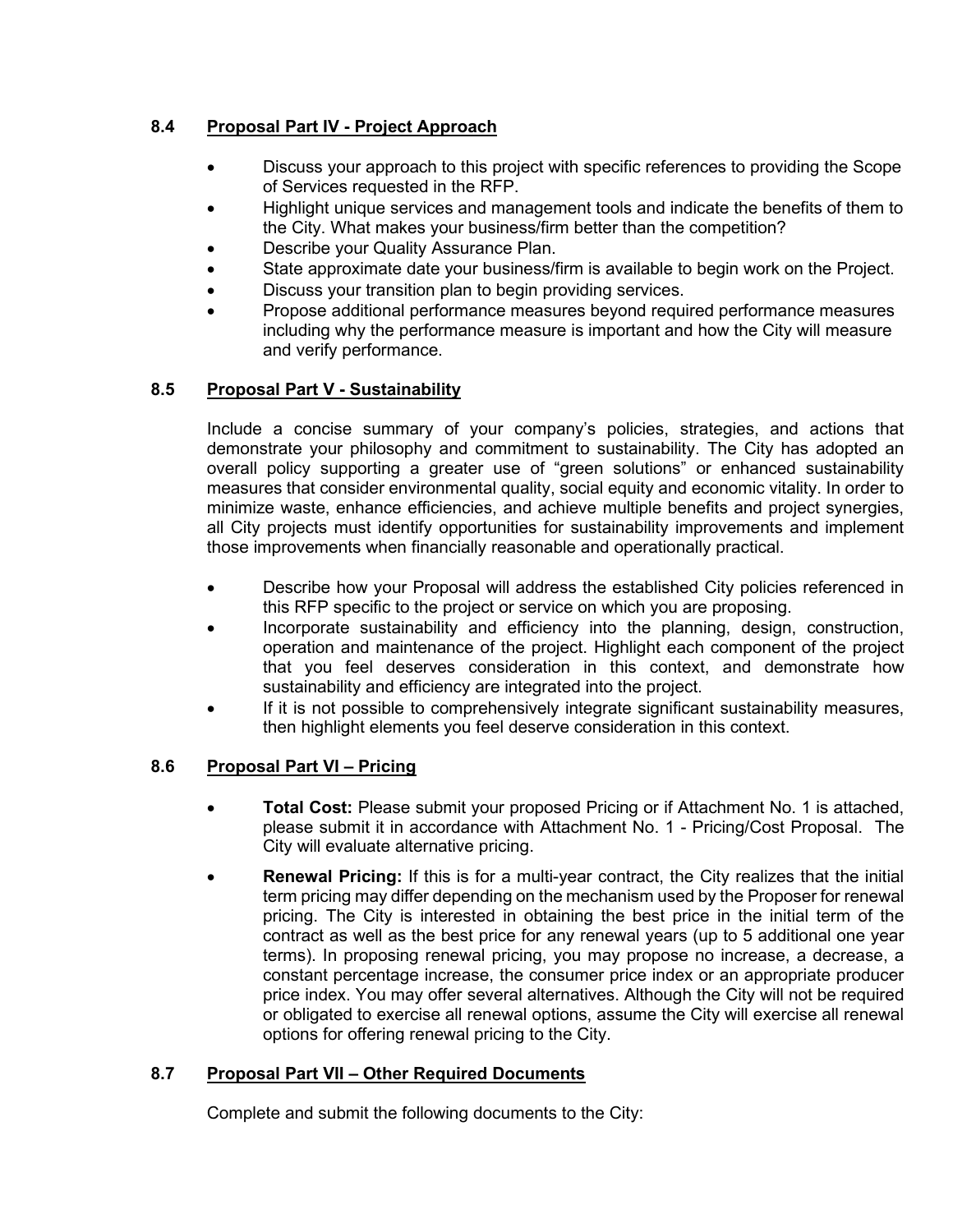#### (a) Your Proposal

#### **9. EVALUATION CRITERIA**

Any evaluation criteria or weighting of criteria is used by the City only as a tool to assist the City in selecting the best proposal for the City. Evaluation scores or ranks do not create any right in or expectation to a contract with the City regardless of any score or ranking given to any Proposer by the City. In other words, even if the City gives a Proposer the highest rank and highest score, the Proposer still has no expectation of a contract with the City and the City may choose to contract with any other Proposer regardless of the score or rank of the other Proposer.

#### **10. INTERVIEWS**

The City, in its sole discretion, may interview none, one, some or all of the Proposers who submit proposals.

#### **11. DISCUSSIONS AND NEGOTIATIONS**

The City, in its sole discretion, may do any or all of the following:

- (a) evaluate Proposals and award a contract with or without presentations, discussions or negotiations with any or all of the Proposers;
- (b) discuss and negotiate anything and everything with any Proposer or Proposers at any time;
- (c) request additional information from any or all Proposers;
- (d) request a Proposer or Proposers to submit a new Proposal;
- (e) request one or more best and final offers from any or all Proposers;
- (f) accept any Proposal in whole or in part;
- (g) require a Proposer to make modifications to their initial Proposals;
- (h) make a partial award to any or all Proposers;
- (i) make a multiple award to any or all Proposers;
- (j) terminate this RFP at any time, and reissue an amended RFP or new RFP.

#### **12. PROPOSAL MUST REMAIN FIRM IRREVOCABLE OFFER TO CITY FOR 120 DAYS**

- (a) By submitting a proposal to the City, Proposer agrees that Proposer's Proposal shall constitute a firm irrevocable offer to the City that Proposer shall not withdraw or modify without the City's approval for one hundred and twenty (120) days after the proposal due date. Proposer agrees that even if the City negotiates or makes a counter offer to Proposer on Proposer's original Proposal or any subsequent Proposal submitted by Proposer to the City, Proposer hereby grants to the City, in the City's sole discretion, the unconditional right for the City to accept Proposer's original Proposal and the City's negotiation or counter offer shall not be deemed to be a counter offer.
- (b) After one hundred and twenty (120) days, the City can accept any proposal or subsequent proposals from any Proposer with the consent of the Proposer at any time and regardless of the length of time that has passed from the proposal due date.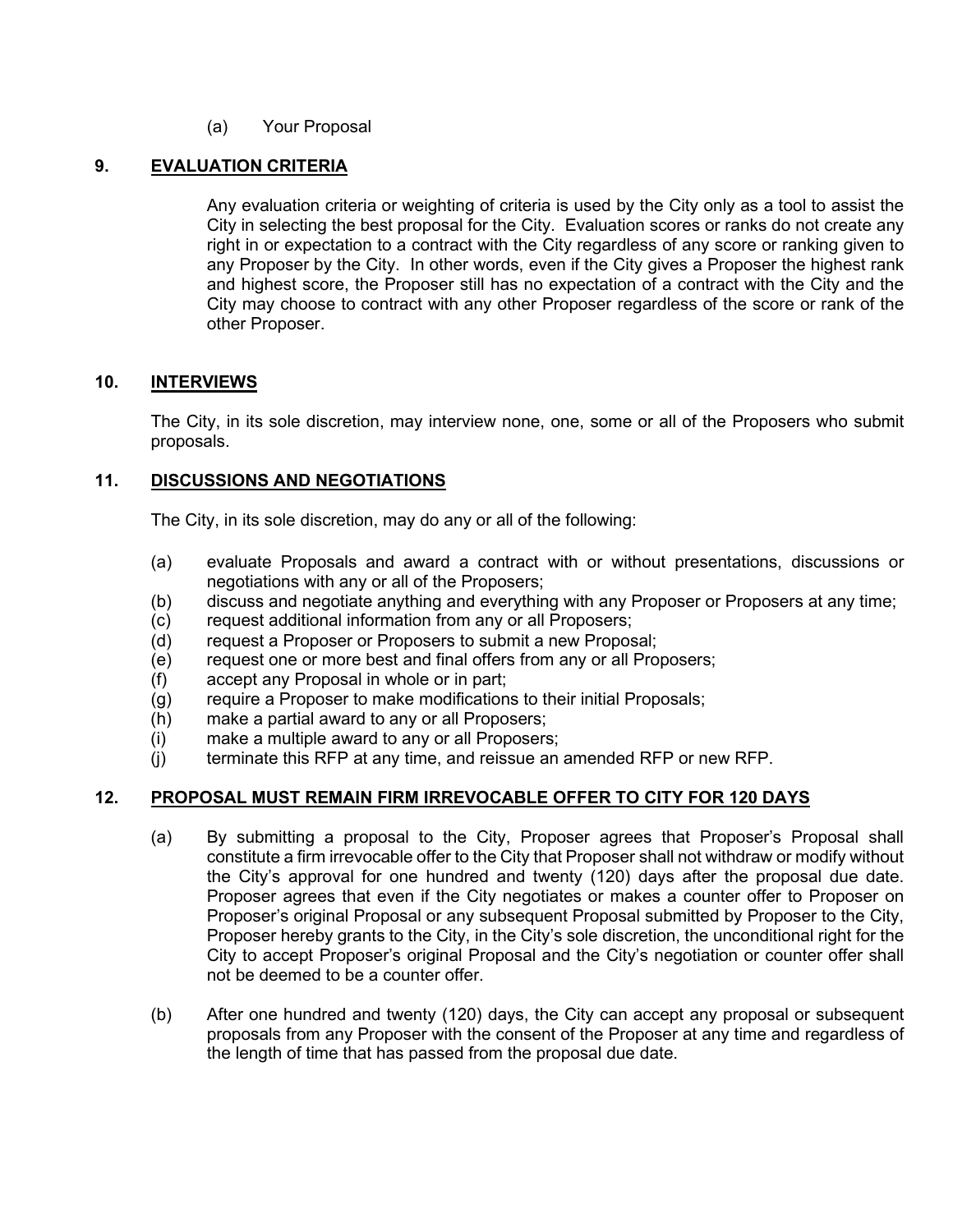#### **13. SELECTION**

The City will select the proposal that in the City's sole judgment the City determines to be the best Proposal. Section 432.070, RSMo requires the City to have a written executed contract signed by both parties prior to anyone performing services or providing any goods, supplies, materials or equipment to the City. The written executed contract must also comply with the City Charter and City Ordinances. This means that a proposer does not have a contract with the City until a written contract is *executed.* A contract is *executed* when all of the following have occurred: (1) the City Council authorizes the execution of a contract with the Proposer (if City Council approval is requested by City staff or is required by City Ordinance); (2) persons with actual authority to bind both the City and the Proposer execute the contract; (3) the contract is approved by the Law Department; (4) the City issues a purchase order to the Contractor with the Director of Finance's certification of availability of funds for the contract; and (5) any other required step. A Proposer does not have a contract with the City until all the steps are completed. If the City does not complete all required steps, there is no contract between the City and the Proposer and the City has absolutely no contractual or financial obligation to any Proposer regardless of the amount of time, effort and money spent by the Proposer responding to the RFP and attempting to negotiate and obtain a contract with the City.

#### **14. REJECTION OF PROPOSALS**

The City reserves the unconditional right to reject any or all proposals received in response to this RFP at any time prior to the City executing a contract that meets the requirements of Section 432.070, RSMo, the City Charter and all applicable City Ordinances.

#### **15. WAIVER OF ORDINANCES, REGULATIONS AND RFP REQUIREMENTS**

Pursuant to Section 3-35, City Code of Ordinances, the City, at any time, may waive any requirements imposed in this RFP or by any City ordinance or regulation.

#### **16. LATE PROPOSALS**

The City, in its sole discretion, may consider proposals received by the City after the proposal due date if: (1) the proposal is sent via the U.S. Postal Service, common carrier or contract carrier, by a delivery method that guarantees the proposal will be delivered to the City prior to the proposal due date; or (2) if the proposal is submitted by mail, common carrier or contract carrier it is determined by the City that the late receipt was due to the U.S. Postal Service, common carrier or contract carrier; or (3) the proposal is timely delivered to the City, but the proposal is at a different City location than that specified in this RFP; or (4) the City extends the due date after the deadline for a force majeure event that could potentially affect any or all Proposers meeting the deadline; or (5) the City has not opened any of the proposals; or (6) the proposal is required to be electronically submitted and is late due to a technology issue beyond the proposer's control; or (7) it is in the best interest of the City to accept the proposal.

#### **17. CHANGES IN THE RFP**

- (a) After this RFP is issued, the City, in its sole discretion, may change everything or anything contained in this RFP. The City will notify Proposers of all material changes.
- (b) If the City shall amend the RFP after the proposal due date, the City may, in its sole discretion, solicit new proposals in an amended RFP from anyone or everyone regardless whether a person submitted a proposal in response to the original RFP.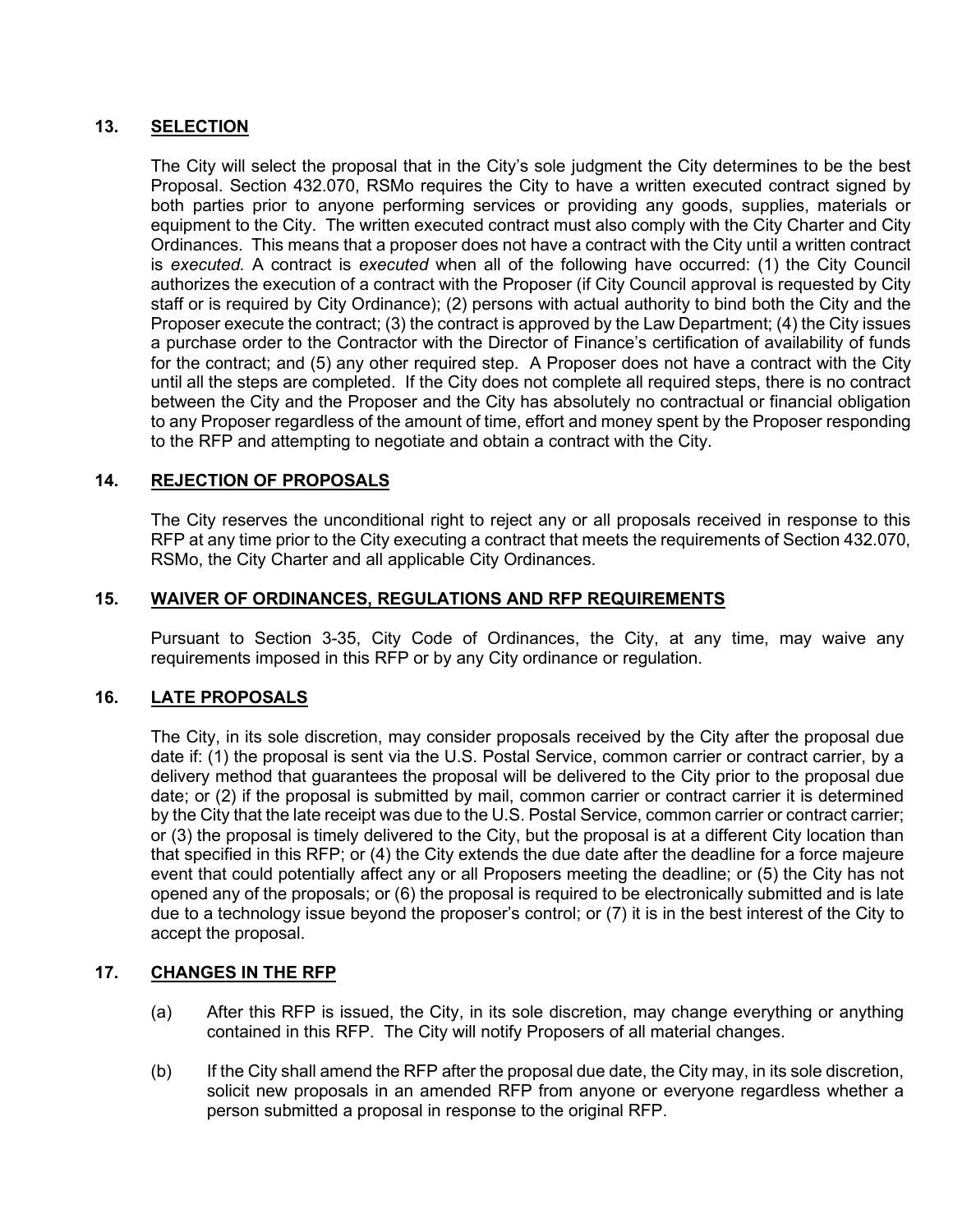#### **18. CHANGES IN EXECUTED CONTRACT AND ADDITIONAL WORK**

- (a) After the City executes a contract in accordance with the requirements of Section 432.070, RSMo, the City Charter and City Ordinances, the City may, in its sole discretion, amend the contract to change anything or everything associated with the contract as long as such change is in the interest of the City and as long as the Contractor agrees to the change.
- (b) The City, in its sole discretion, may award additional contracts for related work or subsequent Project phases to the selected Contractor.
- (c) The City, in its sole discretion, may extend the term of the contract with the selected Contractor notwithstanding the expiration of the initial term or any subsequent term or all options to renew, until the City has a new contract in place with either Proposer or another provider or until the City terminates the Contract.

#### **19. PROPOSER SOLELY RESPONSIBLE FOR ALL COSTS**

Regardless of the amount of time, effort, cost and expense incurred by a Proposer in Proposer's attempt to win this City contract, Proposer agrees that Proposer shall be solely responsible and liable for any and all costs incurred by Proposer. The City shall have no liability or responsibility for any of Proposer's costs or expenses.

#### **20. OWNERSHIP OF PROPOSALS**

By submitting its Proposal, Proposer hereby agrees that Proposer's Proposal and any supplementary material submitted by the Proposer shall become property of the City.

#### **21. DISCLOSURE OF PROPRIETARY INFORMATION**

- (a) A Proposer may attempt to restrict the disclosure of scientific and technological innovations in which the Proposer has a proprietary interest, or other information that is protected from public disclosure by law, which is contained in the Proposal by:
	- 1. marking each page of each such document prominently in at least 16-point font with the words "Proprietary Information";
	- 2. printing each page of each such document on a different color paper than the paper on which the remainder of the Proposal is printed; and
	- 3. segregating each page of each such document in a sealed envelope, which shall prominently display, on the outside, the words "Proprietary Information" in at least 16-point font, along with the name and address of the Proposer.
- (b) After either a contract is executed pursuant to the RFP, or all submittals are rejected, if access to documents marked "Proprietary Information", as provided above, is requested under the Missouri Sunshine Law, the City will notify the Proposer of the request, and it shall be the burden of the Proposer to establish that such documents are exempt from disclosure under the law.
- (c) If the Proposer elects to challenge a formal request for such information made to the City and if the Proposer is unsuccessful in keeping such information closed, the Proposer shall pay for any and all costs, attorney fees and fines that are a result of Proposer's attempt to keep the information closed.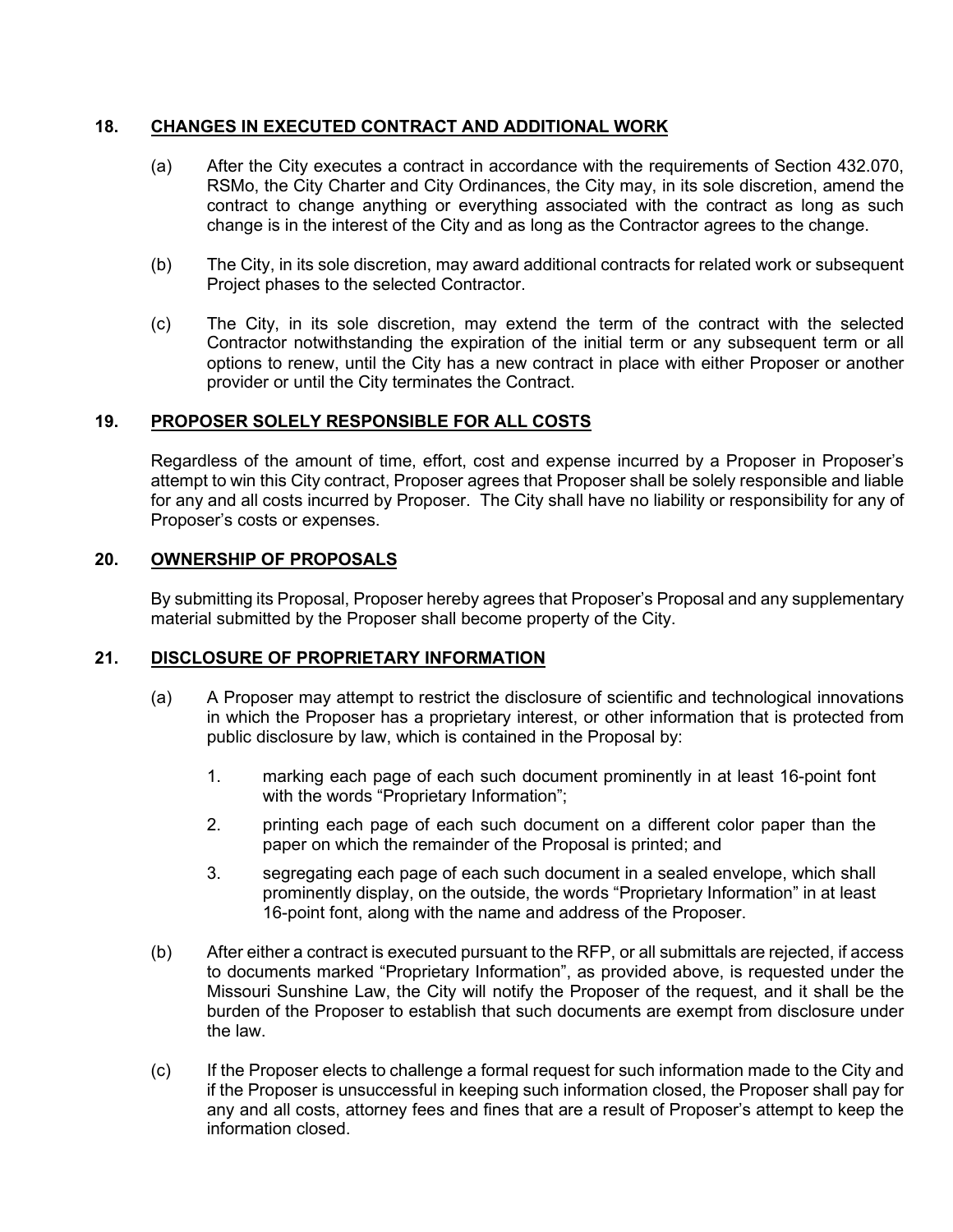(d) Notwithstanding the foregoing, in response to a formal request for information, the City reserves the right to release any documents if the City determines that such information is a public record pursuant to the Missouri Sunshine Law. The City shall have no liability to any Proposer or anyone else for releasing any Proprietary Information of a Proposer even if the City is negligent in releasing or disclosing any Proprietary Information of any Proposer.

#### **22. CLOSED RECORDS**

All Proposals including interviews, presentations and documents, and meetings relating thereto may remain closed records or meetings under the Missouri Sunshine Law until a contract is executed or until all Proposals are rejected by the City. If the City amends this RFP, Proposals submitted in response to the original RFP may remain closed records until a contract is executed or all proposals submitted in response to the amended RFP are rejected. Proposals shall remain closed records even if the City mistakenly informs all Proposers that it is rejecting any and all Proposals prior to amending the RFP as long as the City intends to amend the RFP and resolicit Proposals.

#### **23. INDEMNIFICATION**

The City's standard contract requires that the Contractor shall indemnify, defend and hold harmless the City and any of its agencies, officials, officers, or employees from and against all claims, damages, liability, losses, costs, and expenses, including reasonable attorneys' fees, arising out of or resulting from any acts or omissions in connection with the contract, caused in whole or in part by Contractor, its employees, agents, or Subcontractors, or caused by others for whom Contractor is liable, including negligent acts or omissions of the City, its agencies, officials, officers, or employees. The contract requires Contractor to obtain specified limits of insurance to insure the indemnity obligation. **Contractor has the opportunity to recover the cost of the required insurance in the Contract Price by including the cost of that insurance in the Proposal.**

#### **24. BUY AMERICAN AND MISSOURI PREFERENCE POLICIES**

#### (a) Buy American Preference

It is the policy of the City that any manufactured goods or commodities used or supplied in the performance of any City contract or any subcontract thereto shall be manufactured or produced in the United States whenever possible. When proposals offer quality, price, conformity with specifications, term of delivery and other conditions imposed in the specifications that are equal, the City shall select the proposal that uses manufactured goods or commodities that are manufactured or produced in the United States.

#### (b) Buy Missouri Preference

It is the policy of the City to give preference to all commodities manufactured, produced, or grown within the State of Missouri and to all firms, corporations, or individuals doing business as Missouri firms, corporations, or individuals, when the quality is equal or better and delivered price is the same or less. It is the Proposer's responsibility to claim these preferences.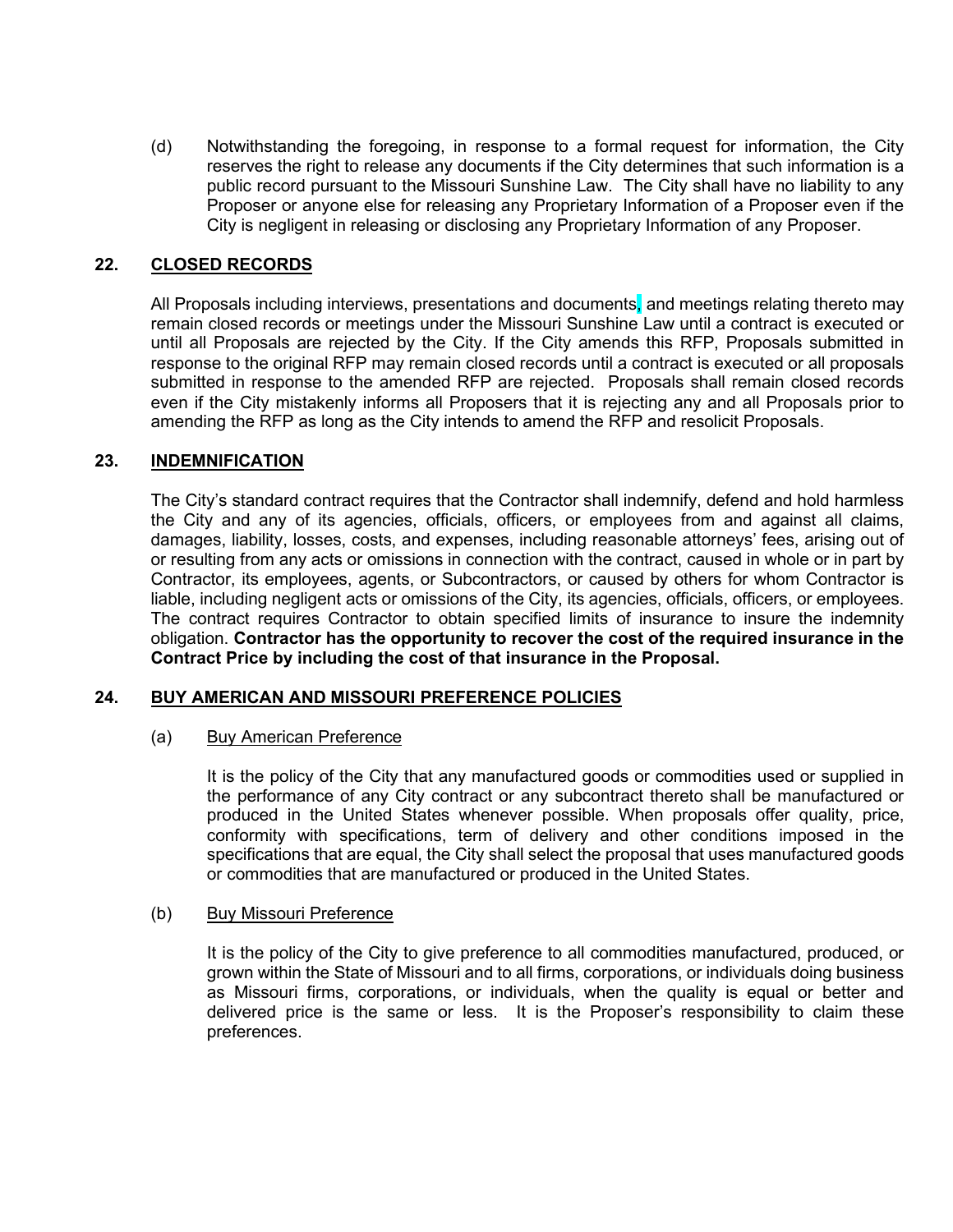#### **25. PROHIBITED ACTIVITIES BY FORMER CITY EMPLOYEES AND OFFICIALS**

Section 2-2044 of the City's Code prohibits former elected City officials and former executive or administrative employees of the City from trying to influence a decision of the City on behalf of an employer or client for one year after that former employee or official leaves the City's employ. By submitting a proposal, Proposer affirms that Proposer and its team members and employees are in compliance with the requirements of Section 2-2044. Failure to comply with the requirements of Section 2-2044 may cause the Proposal to be rejected.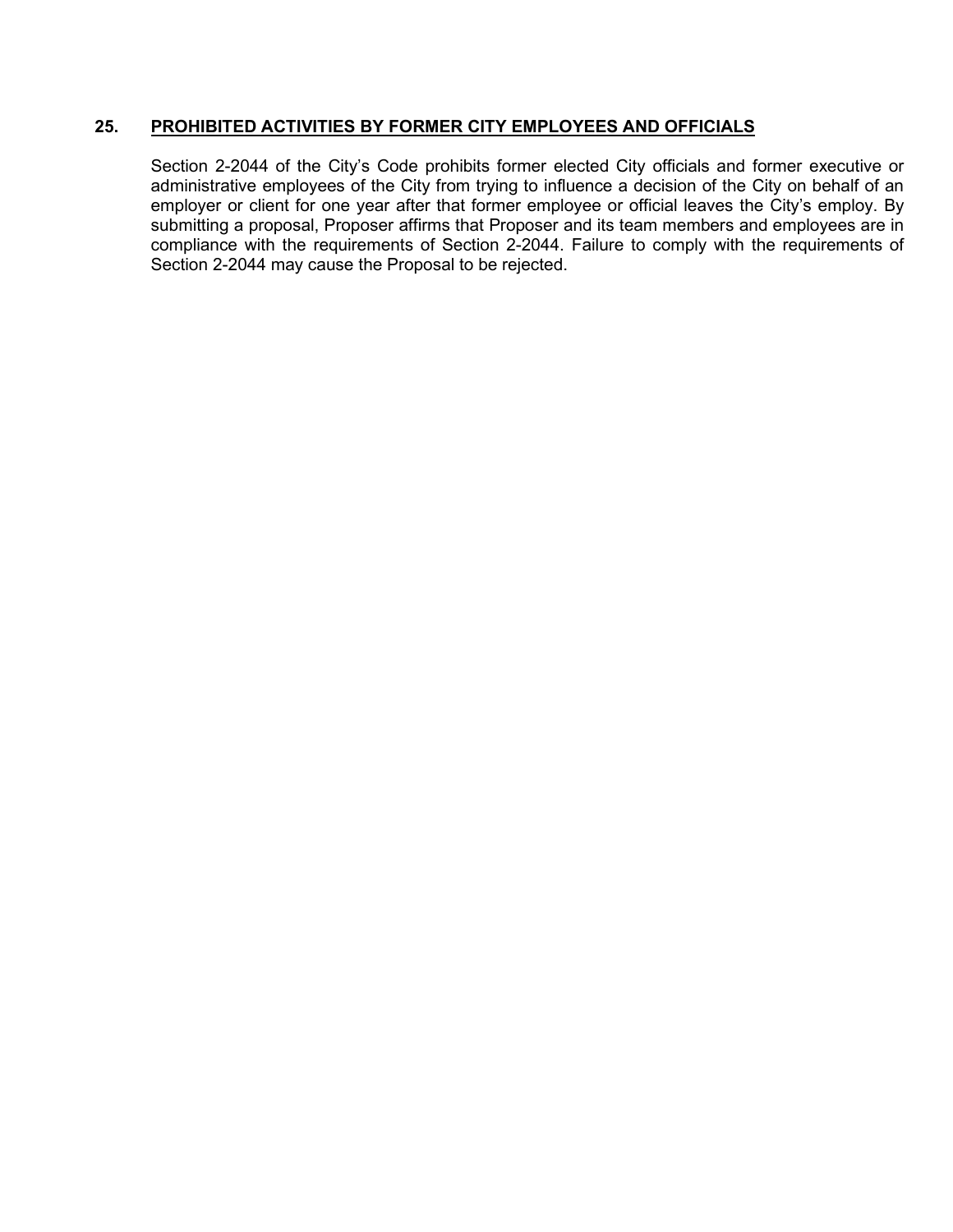#### **SECTION II**

# **REQUEST FOR PROPOSALS NO. 20220401**

# **SCOPE OF SERVICES**

#### **1. SERVICES TO BE PERFORMED**

- 1. Develop a budget, all expenses related to the operation and management of the facility, including a budget page, and narrative description that defines the proposed use of funds.
- 2. Develop a schedule of all fees and charges associated with participation in said league.
- 3. Outline a plan for revenue sharing, including the amount of gross revenue expected based on number of participants.
- 4. Provide projections on number of scholarships awarded and projected cost.
- 5. Maintain lists of accurate and verifiable registrants.
- 6. Share records of program participants including, but not limited to; names, email addresses, phone numbers, addresses for verification purposes only.
- 7. Specify a plan for grounds and facility maintenance. Maintain playing field surfaces including the infields, outfields, dugouts, and the walkways between the ball diamonds. Maintenance may include, but is not limited to mowing, debris pick up, weed eating, light chemical application and other daily upkeep needs. Other amenities including concession areas and locker rooms are included in regular maintenance requirements.
- 8. Specify a plan for game set up including any field preparation. Be responsible for the set up and preparation of all fields for game play. Set up and preparation may include, but is not limited to lining and dragging fields, as well as debris pick up and bathroom clean up.
- 9. Hire, train and schedule all grounds and facility maintenance personnel. Facility maintenance will be maintained at a level acceptable to the City.
- 10. Provide predetermined age-appropriate program goals and objectives with timelines.
- 11. Provide trained certified instructors to facilitate recreation programs; examples of training may include, but are not limited to, those trainings and certifications outlined by the National Alliance for Youth Sports, the National Council of Youth Sports, National Parks and Recreation Association, or any other similar certifying body.
- 12. Schedule all games, clinics and practices.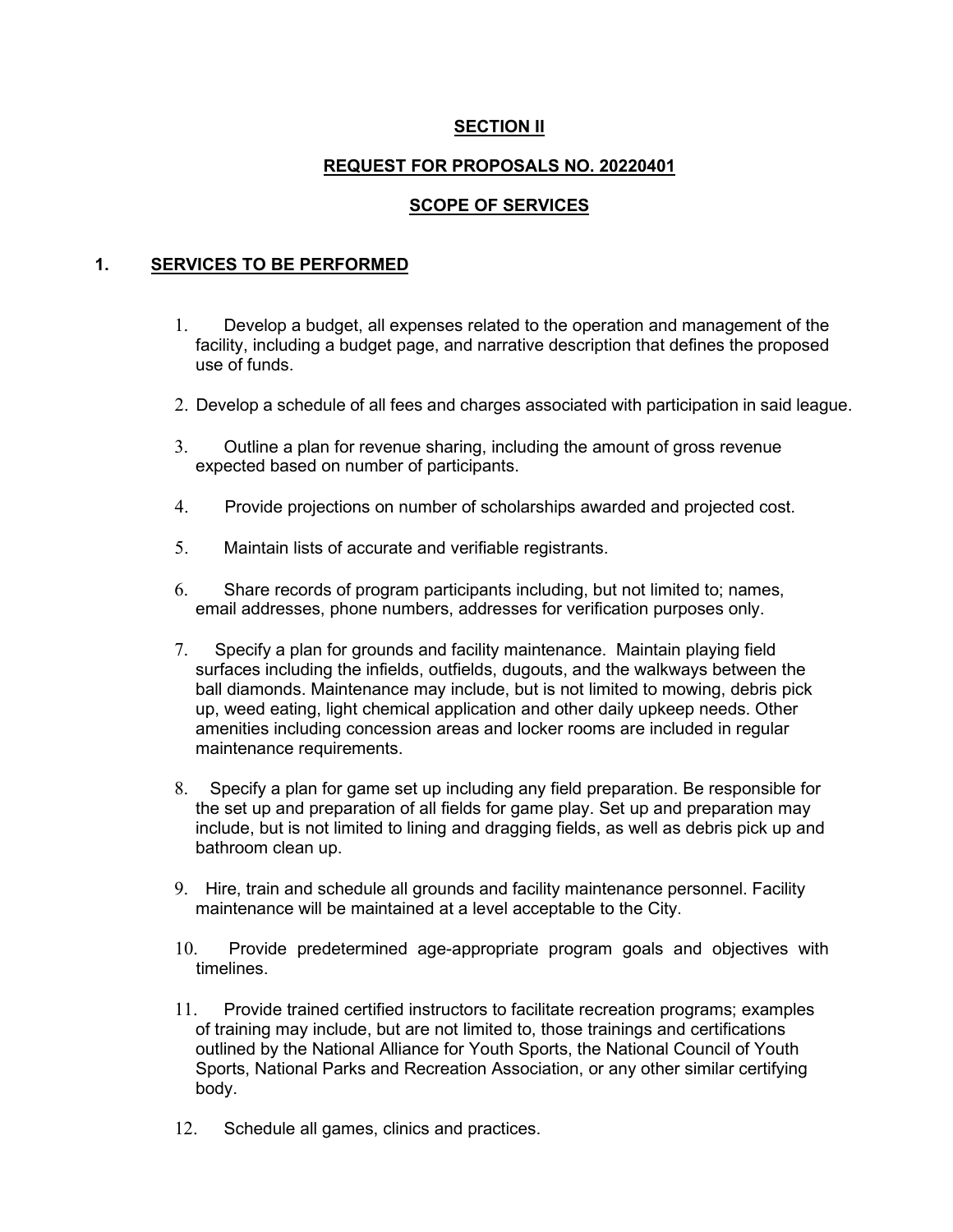13. Develop a schedule of all fees and charges associated with participation in said league and submit said fees for approval by City.

 14. Responsibility for all primary marketing for all programs; the City may assist as necessary.

 15. Will be responsible for the training, hiring, and scheduling of event planners, security and support staff for the various activities, as approved by the Parks and Recreation Department; examples of training may include, but are not limited to, those trainings and certifications outlined by the National Alliance for Youth Sports, the National Council of Youth Sports, National Parks and Recreation Association, or any other similar certifying body.

16. When subcontracting, priority given to youth non-profit organizations.

17. Develop, administer, and manage 3 community engagement events per year.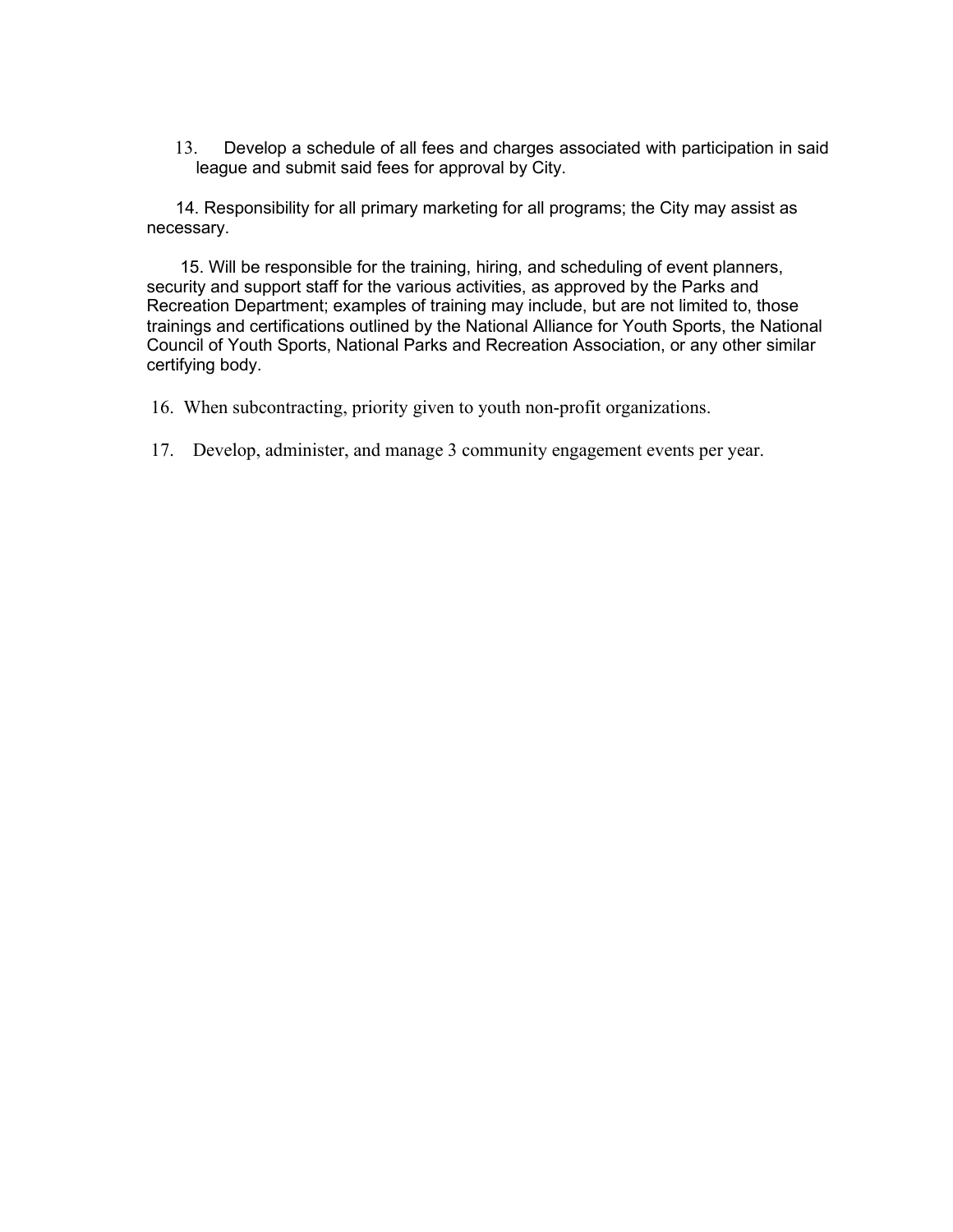### **LICENSE FOR FACILITY USE WITH CONCESSIONS AGREEMENT**  $\_$  , and the set of the set of the set of the set of the set of the set of the set of the set of the set of the set of the set of the set of the set of the set of the set of the set of the set of the set of the set of th

# **PARKS AND RECREATION DEPARTMENT**

THIS LICENSE made and entered into this **\_\_\_\_** day of **\_\_ \_\_** between KANSAS CITY, MISSOURI, a constitutionally chartered municipal corporation (City), through its Board of Parks and Recreation Commissioners (Board) and the *Licensee*.

WHEREAS, the Board has under its control various park lands and boulevards belonging to City including, **Tiffany Hills Park** (Premises), located at **9400 N. Congress Ave**; and

WHEREAS, the President of the Board is authorized and empowered by the City Charter to execute Parks and Recreation Department contracts; and

WHEREAS, the Licensee desires to use the Premises under the terms of this License; and

NOW THEREFORE, in consideration of the payments and mutual agreements contained in this License, City and Licensee agree as follows:

- **Sec. 1**. **Permission for use of premises**. City hereby grants to Licensee the non-exclusive permission to enter upon the Premises for the limited purpose of **soccer practices, clinics, and leagues** during the Term of this License. Necessary City personnel shall have access to the Premises at all times. City grants to Licensee permission for the sale of concessions and concession rights as stated in Attachment1.
- **Sec. 2. Licensee's Responsibilities.**

See **Attachment No. 1**, Licensee's Responsibilities.

**Sec. 3. Responsibilities of City.**

See **Attachment No. 2**, Responsibilities of City, incorporated into this License.

- **Sec. 4. Term of License.** This License shall begin on **March 1, 2022** and shall end no later than **December 31, 2024**.
- **Sec. 5. Compensation and Reimbursables.** The Licensee agrees to compensate City in the amount of **15% of registered participants fees; 20% of net concessions sales and \$30.00/hour for the use of lights** on or before **\_\_\_\_\_\_\_\_\_\_\_\_ .** All unpaid rent and fee payments due to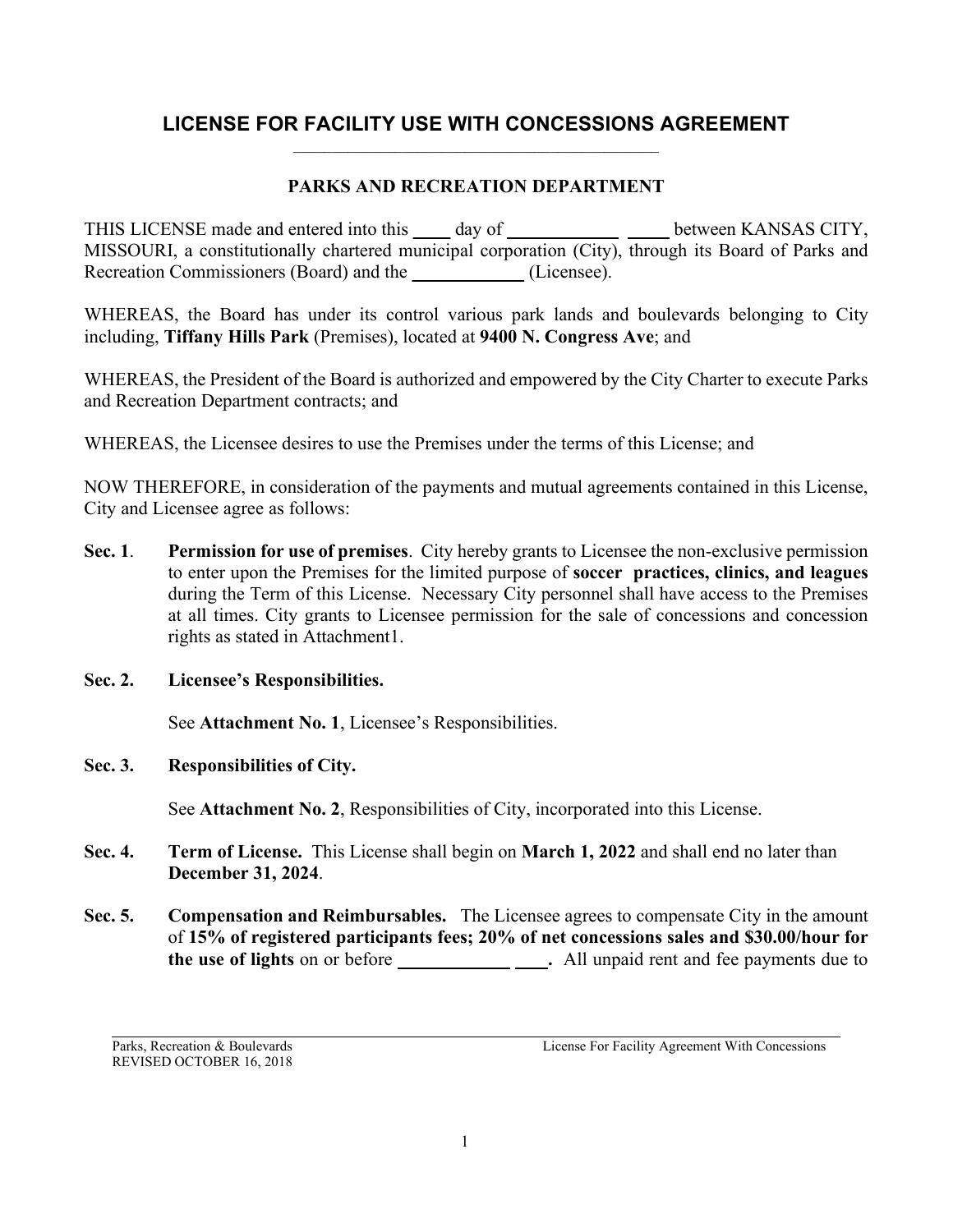the City hereunder shall bear a service charge of one- and one-half percent per month if same are not paid and received on or before the  $20<sup>th</sup>$  of the month in which said payments are due and Licensee agrees it shall pay and discharge all cost and expenses including reasonable attorney's fee incurred or expended by the City in collection of said delinquent amount due. This compensation amount does not include additional compensation which may be necessary pursuant to Attachment No. 1, Section G of this License.

**Sec. 6. Notices.** All notices required by this License shall be in writing sent by regular U.S. mail, postage prepaid, commercial overnight courier, personal delivery, or facsimile to the following:

> City: Parks and Recreation Department Attention: Chris Cotten, Director Terry R. Dopson Administration Bldg. 4600 E. 63rd Street Kansas City, MO 64130 Phone: (816) 513-7500 Email: [Christopher.cotten@kcmo.org](mailto:Christopher.cotten@kcmo.org)

 Licensee: Organization Attention: **Address**  City, State and Zip Phone:() Email:

All notices mailed by regular U.S. mail are effective 3 days after mailing.

**Sec. 7. Conflicts of Interest.** The provisions of City's Code of Ordinances Sections 2-2001, 2-2002, 2- 2020, 2-2021, 2-2022, and 2-2023 prohibiting City officers and employees from having a financial or personal interest in any contract with City, and Code Sections 2-2100 and 2-2101, imposing sanctions for violations, shall apply to this License. Licensee certifies that no known officer or employee of City has, or will have, a direct or indirect financial or personal interest in this License, and that no known officer or employee of City, or member of such officer's or employee's immediate family, either has negotiated, or has or will have an arrangement, concerning employment to perform services on behalf of Licensee in this License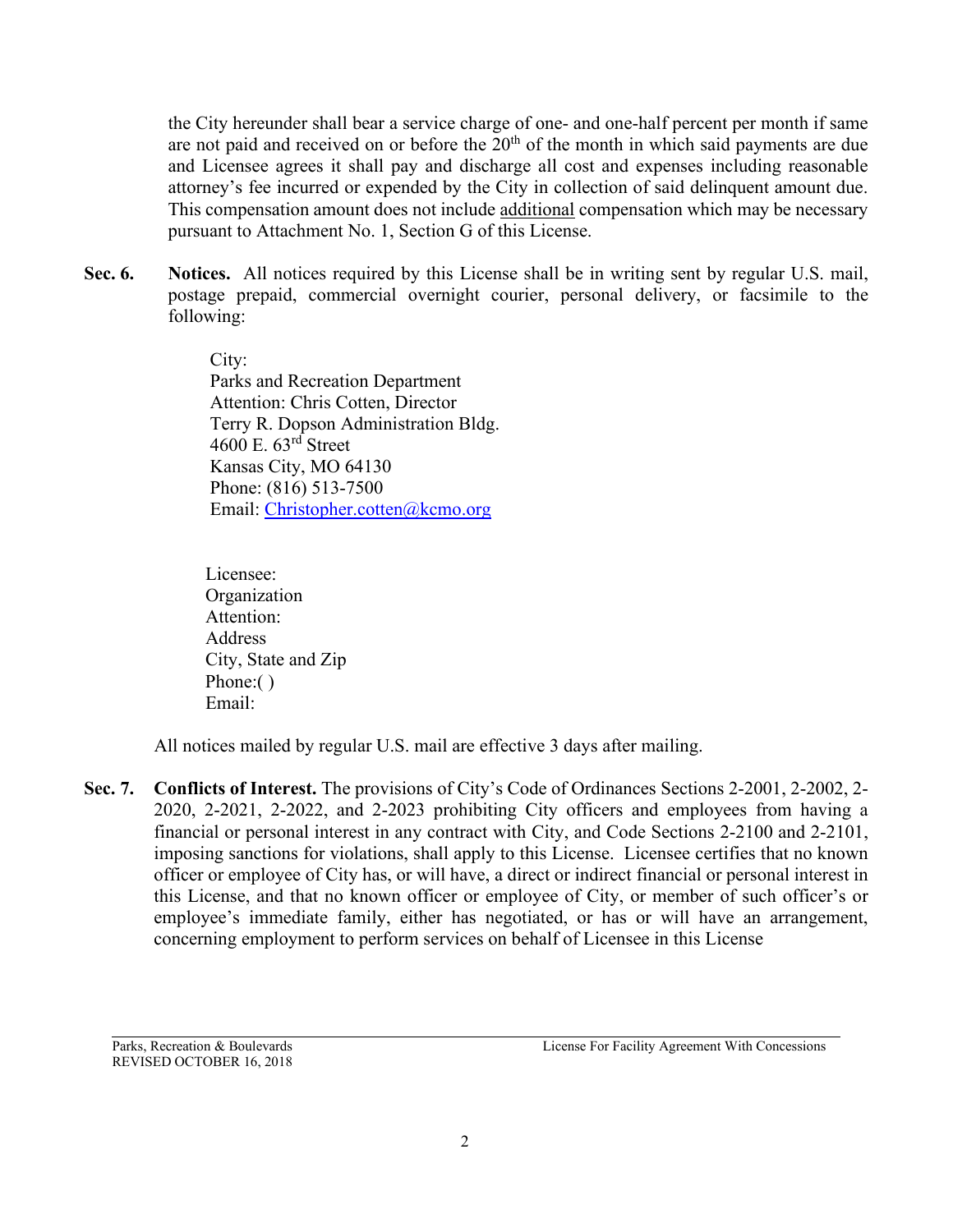**Sec. 8. Independent Contractor.** Licensee is an independent contractor with respect to all services performed under this License. Licensee accepts full and exclusive liability for the payment of any and all premiums, contributions or taxes for workers' compensation, Social Security, unemployment benefits, or other employee benefits now or hereinafter imposed under any state or federal law which are measured by the wages, salaries or other remuneration paid to persons employed by Licensee on work performed under the terms of this License. Licensee shall defend, indemnify, and save harmless City from any claims or liability for such contributions or taxes. Nothing contained in this License nor any act of City, or Licensee, shall be deemed or construed to create any third-party beneficiary or principal and agent association or relationship with City. Licensee is not City's agent and Licensee has no authority to take any action or execute any documents on behalf of City.

# **Sec. 9. Indemnification.**

- A. For purposes of this Section 9 only, the following terms shall have the meanings listed:
	- 1. All claims, damages, liability, losses, costs and expenses, court costs and reasonable attorneys' fees, including attorney's fees incurred by the City in the enforcement of this indemnity obligation.
	- 2. Licensee's Agents means Licensee's officers, employees, sub consultants, subcontractors, successors, assigns, invitees, and other agents.
	- 3. City means City and its agents, officials, officers and employees.
	- B. Licensee's obligations under this Section with respect to indemnification of City for Licensee's acts or omissions, including negligence shall be limited to the coverage and limits of General Liability insurance that Licensee is required to procure and maintain under this License.
	- C. Licensee shall defend, indemnify, and hold harmless City from and against all Claims arising out of or resulting from all acts or omissions in connections with this License caused in whole or in part by Licensee or Licensee's Agents. Licensee is not obliged under this Section to indemnify City for the sole negligence of City. Each party will be responsible for their portion of damages.

#### **Sec. 10. Insurance.**

A. Licensee shall procure and maintain in effect throughout the duration of this License insurance coverage not less than the types and amounts specified in this section. In the event that additional insurance, not specified herein, is required during the term of this License, Licensee shall supply such insurance at Licensee's cost.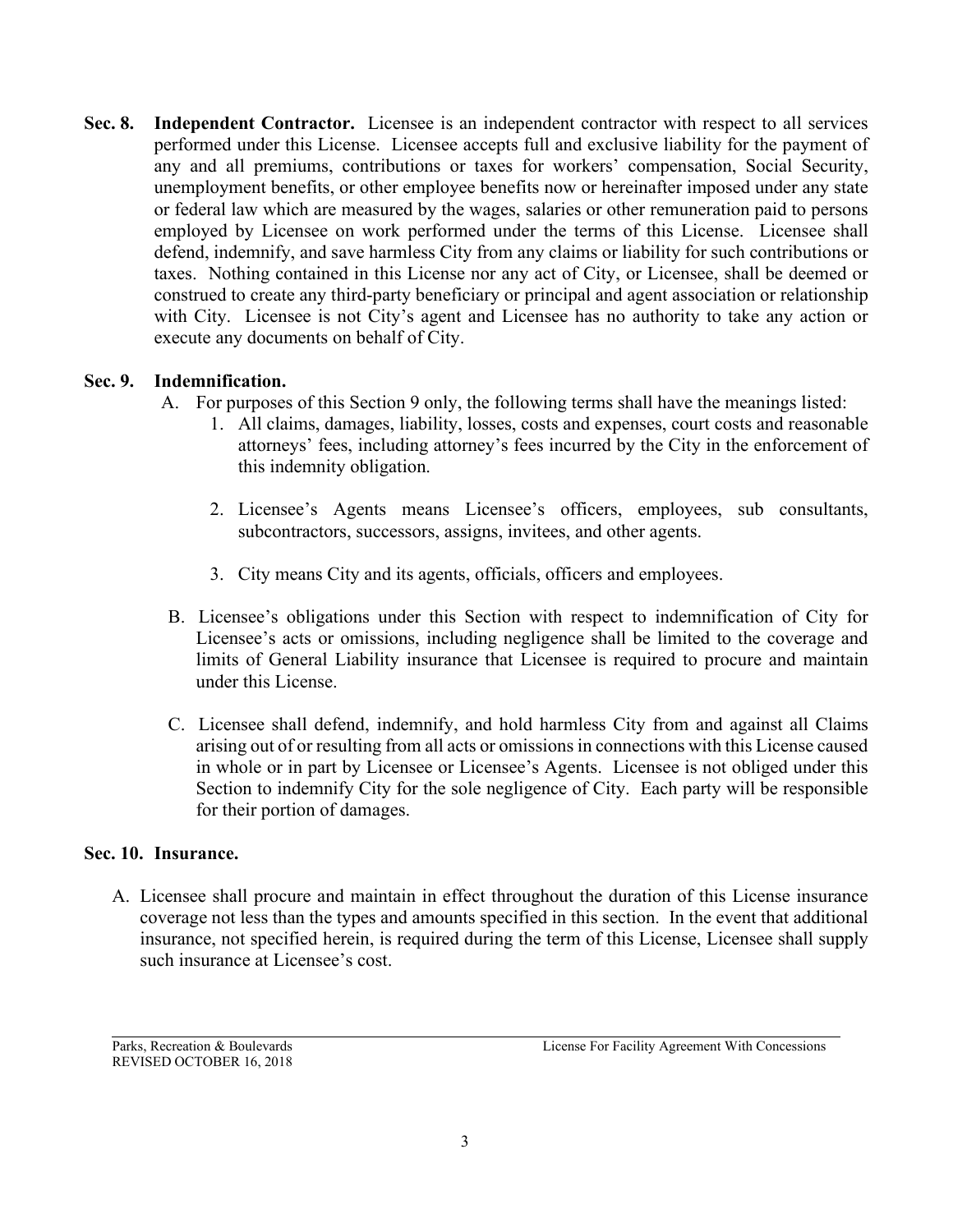- 1. Commercial General Liability Insurance: with limits of \$1,000,000 per occurrence and \$2,000,000 aggregate, written on an "occurrence" basis. The policy shall be written or endorsed to include the following provisions:
	- a. Severability of Interests Coverage applying to Additional Insureds
	- b. Contractual Liability
	- c. Per Project Aggregate Liability Limit or, where not available, the aggregate limit shall be \$2,000,000.
	- d. No Contractual Liability Limitation Endorsement
	- e. Additional Insured Endorsement, ISO form CG20 10, current edition, or its equivalent.

f. **IF children are involved: Sexual abuse/molestation coverage must be included under general liability or obtained in separate policies in an amount of not less than \$1,000,000 per occurrence / \$2,000,000 aggregate written on an occurrence basis**.

g. All subcontractors must also provide a COI designating the City of Kansas City, Missouri Parks, Recreation, and Boulevards as additional insured.

2. Workers' Compensation Insurance: as required by statute, including Employers Liability with limits of:

| Workers' Compensation      | Statutory                       |
|----------------------------|---------------------------------|
| <b>Employers Liability</b> | $$100,000$ accident             |
| with limits of:            | \$500,000 disease-policy limit  |
|                            | \$100,000 disease-each employee |

- 3. Commercial Automobile Liability Insurance: with a limit of \$1,000,000 per occurrence, covering hired, and non-owned automobiles. Coverage provided shall be on an "any auto" basis and written on an "occurrence" basis. This insurance will be written on a Commercial Business Auto form, or an acceptable equivalent, and will protect against claims arising out of the operation of motor vehicles, as to acts done in connection with the License, by Licensee.
- 4. If applicable, Professional Liability Insurance with limits per claim and annual aggregate of \$2,000,000.
- B. The certificates of insurance will contain a provision stating that should any of the policies described in the certificate be cancelled before the expiration date thereof, notice will be delivered in accordance with the policy provisions. The Commercial General and Automobile Liability Insurance specified above shall provide that City and its agencies, officials, officers, and employees, while acting within the scope of their authority, will be named as additional insureds

REVISED OCTOBER 16, 2018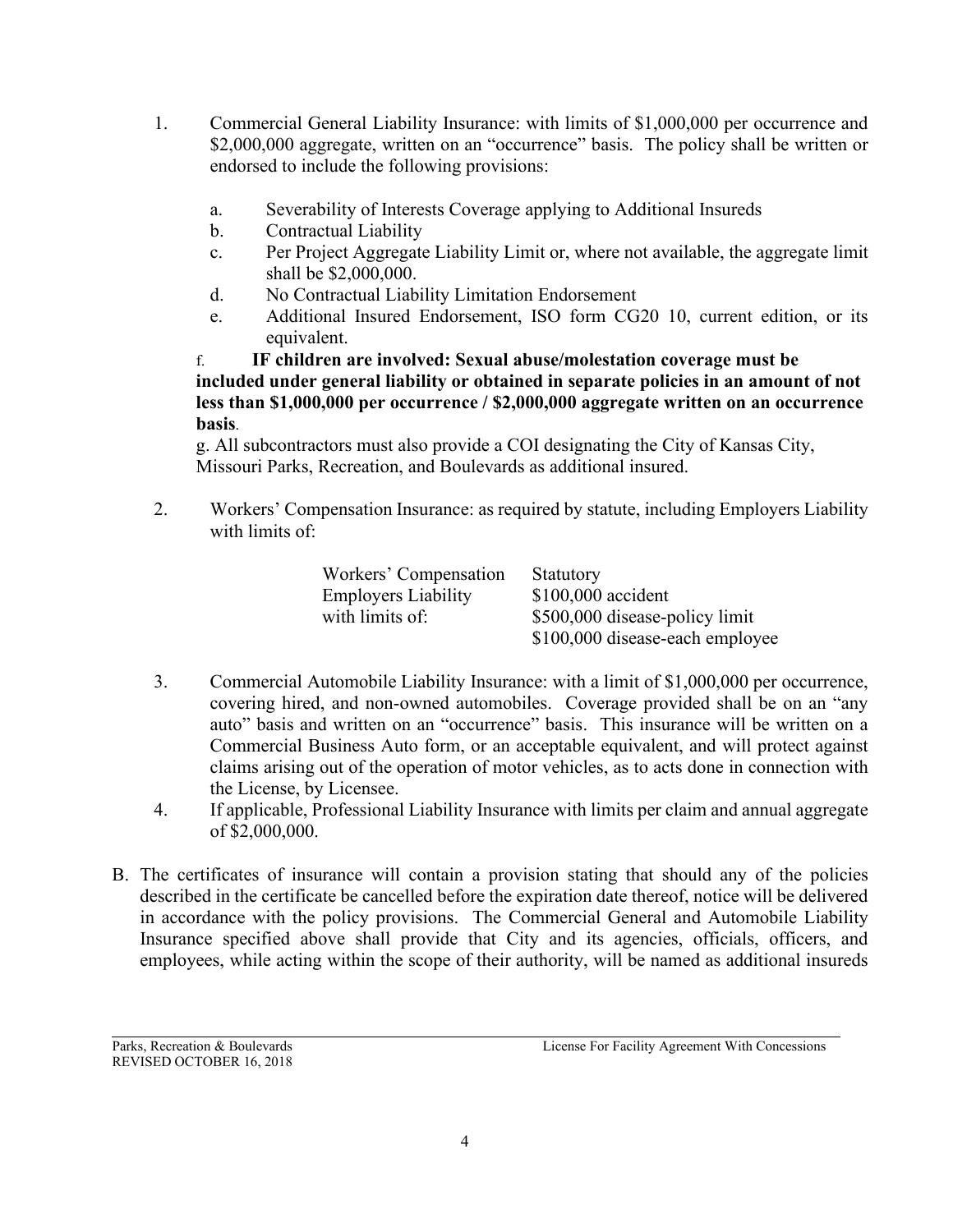for the services performed under this License, subject to the terms of ISO form CG 20 10 and CG 20 37 or their equivalent. Licensee shall provide to City at execution of this License a certificate of insurance showing all required endorsements and additional insureds.

- C. All insurance coverage must be written by companies that have an A.M. Best's rating of "A-V" or better and are licensed or approved by the State of Missouri to do business in Missouri.
- D. Regardless of any approval by City, it is always the responsibility of Licensee to maintain the required insurance coverage in force ; its failure to do so will not relieve it of any contractual obligation or responsibility. In the event of Licensee's failure to maintain the required insurance in effect, City may order Licensee to immediately stop work, and upon ten (10) days' notice and an opportunity to cure, may pursue its remedies for breach of this License as provided for herein and by law.
- **Sec. 11. Governing Law.** This License shall be construed and governed in accordance with the law of the State of Missouri. The parties submit to the jurisdiction of the courts of the State of Missouri and waive venue.
- **Sec. 12. Compliance with Laws.** Licensee shall comply with all federal, state and local laws, ordinances and regulations applicable to this License. Licensee, at its own expense, shall secure all occupational and professional licenses and permits from public or private sources necessary for the fulfillment of its obligations under this License. All references to "Code" shall mean City's Code of Ordinances, including any amendments thereto or recodification thereof.

# **Sec. 13. Termination of License.**

- A. City may, at any time upon ten (10) days' notice to Licensee specifying the effective date of termination, terminate this License, in whole or in part, when it is in City's best interests.
- B. City may terminate this License upon ten (10) days' notice to Licensee if Licensee is in material breach of this License and fails to cure the breach before the end of the ten (10) day notice period.
- C. Licensee may terminate this License upon ten (10) days' notice to City if City is in material breach of this License and fails to cure the breach before the end of the ten (10) day notice period.
- **Sec. 14. Defaults and Remedies.** If Licensee shall be in default or breach of any material provision of this License, City may terminate this License, suspend City's performance, withhold payment, if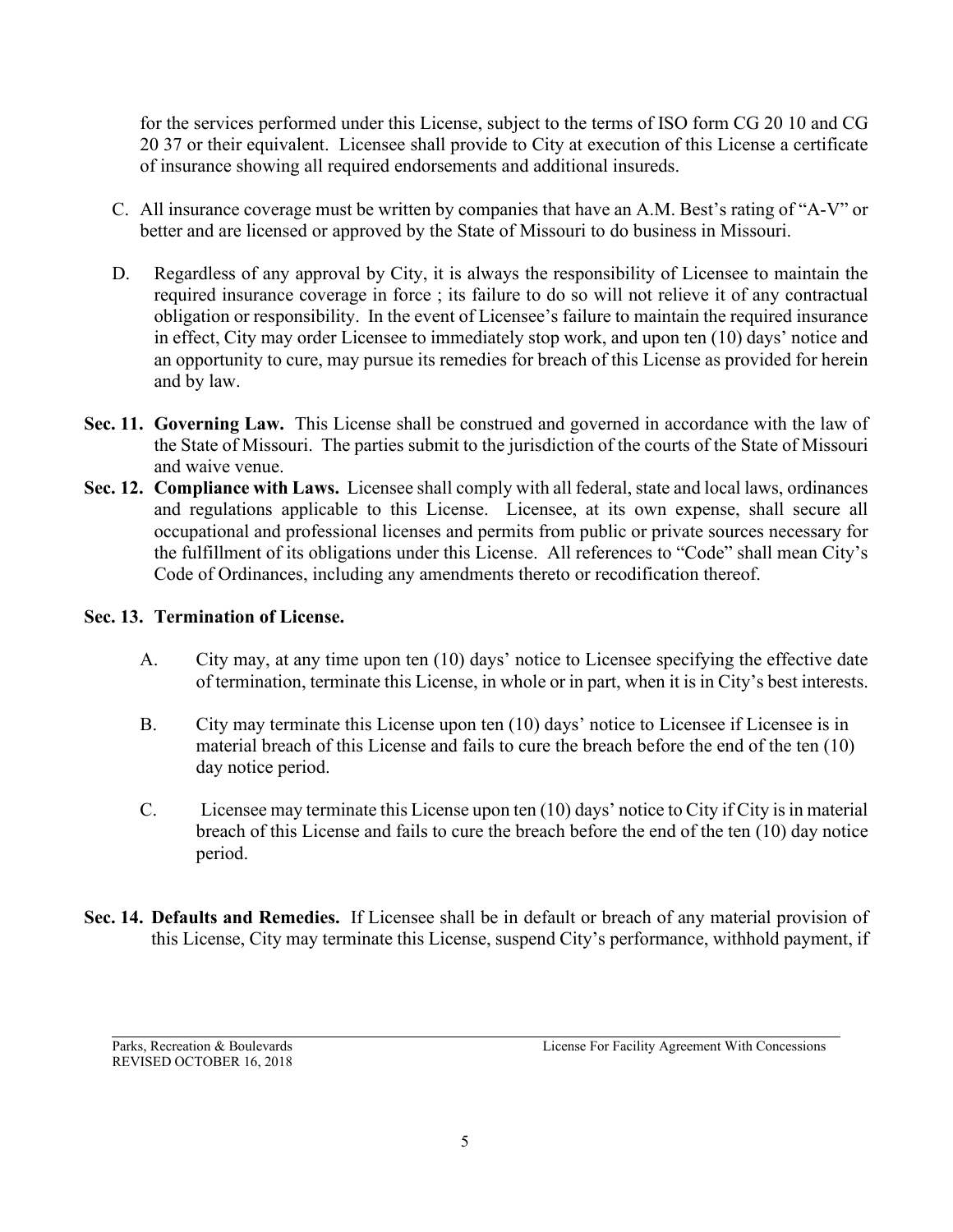any, or invoke any other legal or equitable remedy after giving Licensee notice and opportunity to correct such default or breach.

- **Sec. 15. Waiver.** Waiver by City of any term, covenant, or condition hereof shall not operate as a waiver of any subsequent breach of the same, or of any other term, covenant or condition. No term, covenant, or condition of this License can be waived except by written consent of City, and forbearance or indulgence by City in any regard whatsoever shall not constitute a waiver of same to be performed by Licensee to which the same may apply and, until complete performance by Licensee of the term, covenant or condition, City shall be entitled to invoke any remedy available to it under this License or by law despite any such forbearance or indulgence.
- **Sec. 16. Rights and Remedies Cumulative and Not Exclusive.** All rights and remedies granted to City herein and any other rights and remedies which City may have at law and in equity are hereby declared to be cumulative and not exclusive, and the fact that City may have exercised any remedy without terminating this License shall not impair City's rights thereafter to terminate or to exercise any other remedy herein granted or to which City may be otherwise entitled.
- **Sec. 17. Americans with Disabilities Act.** The City does not discriminate on the basis of disability in the admission or access to, or the treatment or employment in its public facilities. It is the responsibility of the Licensee to ensure that its program(s), event(s) or activities are accessible and comply with all provisions of the Americans with Disabilities Act (ADA).
- **Sec. 18. Headings; Construction of License.** The headings of each section of this License are for reference only. Unless the context of this License clearly requires otherwise, all terms and words used herein, regardless of the number and gender in which used, shall be construed to include any other number, singular or plural, or any other gender, masculine, feminine or neuter, the same as if such words had been fully and properly written in that number or gender. In the event of any conflict between this License and any incorporated Attachments, the provisions of this License shall control.
- **Sec.19. Merger.** This License, including, **referenced Attachments No. 1,2,3, & 4**, constitutes the entire License between City and Licensee with respect to this subject matter, and supersedes all prior agreements between City and Licensee with respect to this subject matter, and any such prior agreement shall be void and of no further force or effect as of the date of this License.

# **Sec. 20. Modification.**

A. Unless stated otherwise in this License, no provision of this License may be waived, modified or amended except by written amendment signed by City and Licensee.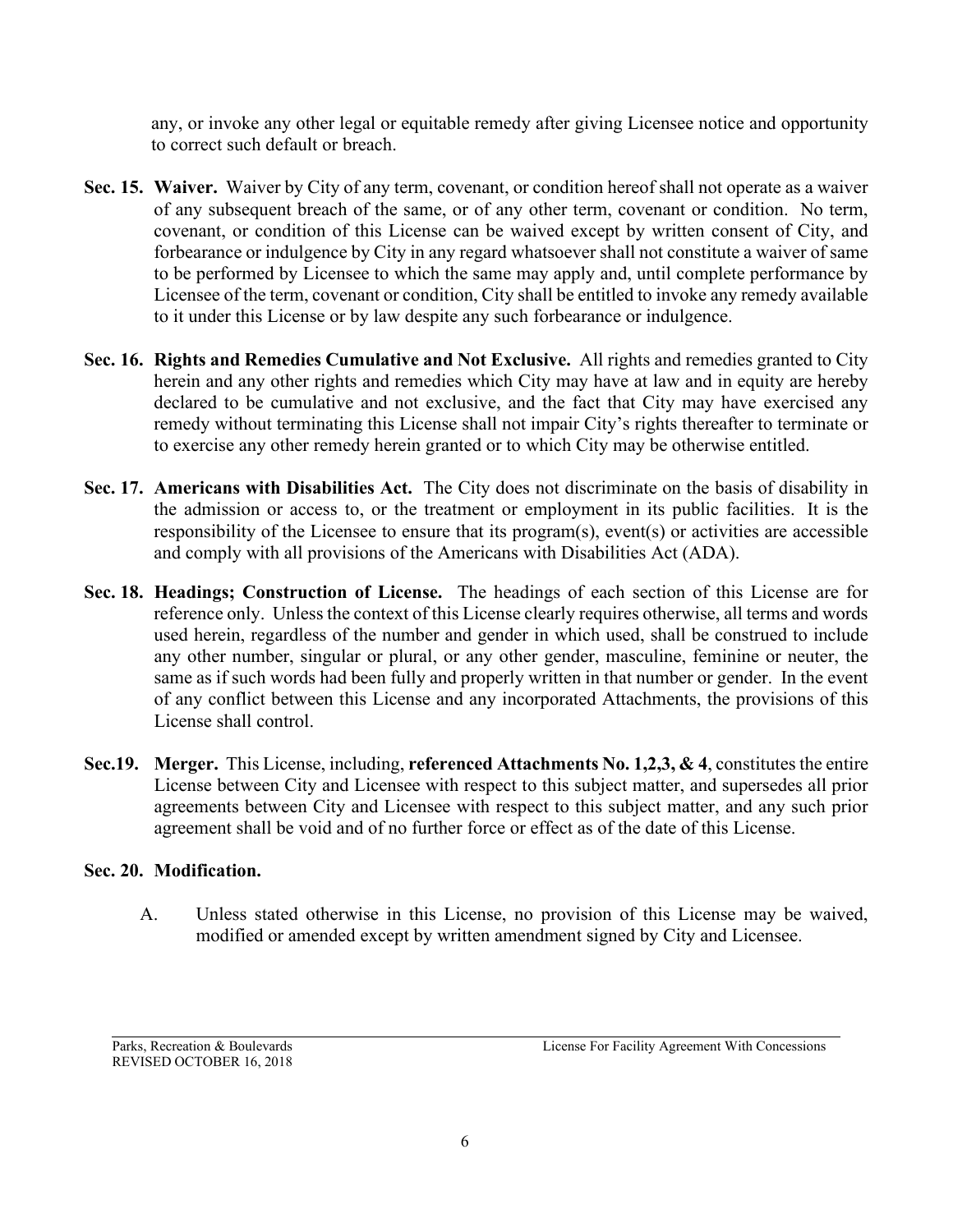- B. No act, conversation or communication with any officer, agent or employee of City, either before or after the execution of this License, shall affect or modify any term or terminology of this License and any such act, conversation or communication shall not be binding upon City or Licensee.
- **Sec. 21. Severability of Provisions.** Except as specifically provided herein, all of the provisions of this License shall be severable. In the event that any provision of this License is found by a court of competent jurisdiction to be unconstitutional or unlawful, the remaining provisions of this License shall be valid unless the court finds the valid provisions of this License are so essentially and inseparably connected with and so dependent upon the invalid provision(s) that it cannot be presumed that the parties to this License could have included the valid provisions without the invalid provision(s); or unless the court finds that the valid provisions, standing alone, are incapable of being performed in accordance with the intentions of the parties.
- **Sec. 22. Binding Effect.** This License shall be binding upon the City and Licensee and their successors in interest.
- **Sec. 23. Representations and Warranties.** City and Licensee each certify that it has the power and authority to execute and deliver this License, to use the funds as contemplated hereby and to perform this License in accordance with its terms.
- **Sec. 24. Noise Code**. Licensee shall comply with the provisions of the Noise Control Code, Chapter 46 of the Code.
- **Sec. 25. License Authorization.** This License requires Board approval.
- **Sec. 26. Assignability or Subcontracting.** Licensee shall not subcontract, assign or transfer any part or all of Licensee's privileges, obligations or interests without the Board's prior written approval. If Licensee shall subcontract, assign, or transfer any part of Licensee's privileges, interests or obligations under this Licensee without the prior written approval of the Board, it shall constitute a material breach of this License. If the Board approves an assignment pursuant to this section, Sub-licensee shall comply with all the terms of this contract and as set forth in Licensee's Responsibilities, attached hereto as **Attachment #1** and incorporated herein by reference.
- **Sec. 27**. **Force Majeure.** In the event either party is unable to carry out its material obligations under this License by reason of a Force Majeure Event (as defined below), the same shall not constitute a breach of this License by such party. As used herein, the term "Force Majeure Event" shall mean the occurrence of an event outside the reasonable control of the parties such as artist illness, death or accident; an act or regulation of public authority; fire; riot or civil commotion; labor dispute; terrorist acts or threats; acts or declarations of war; disease;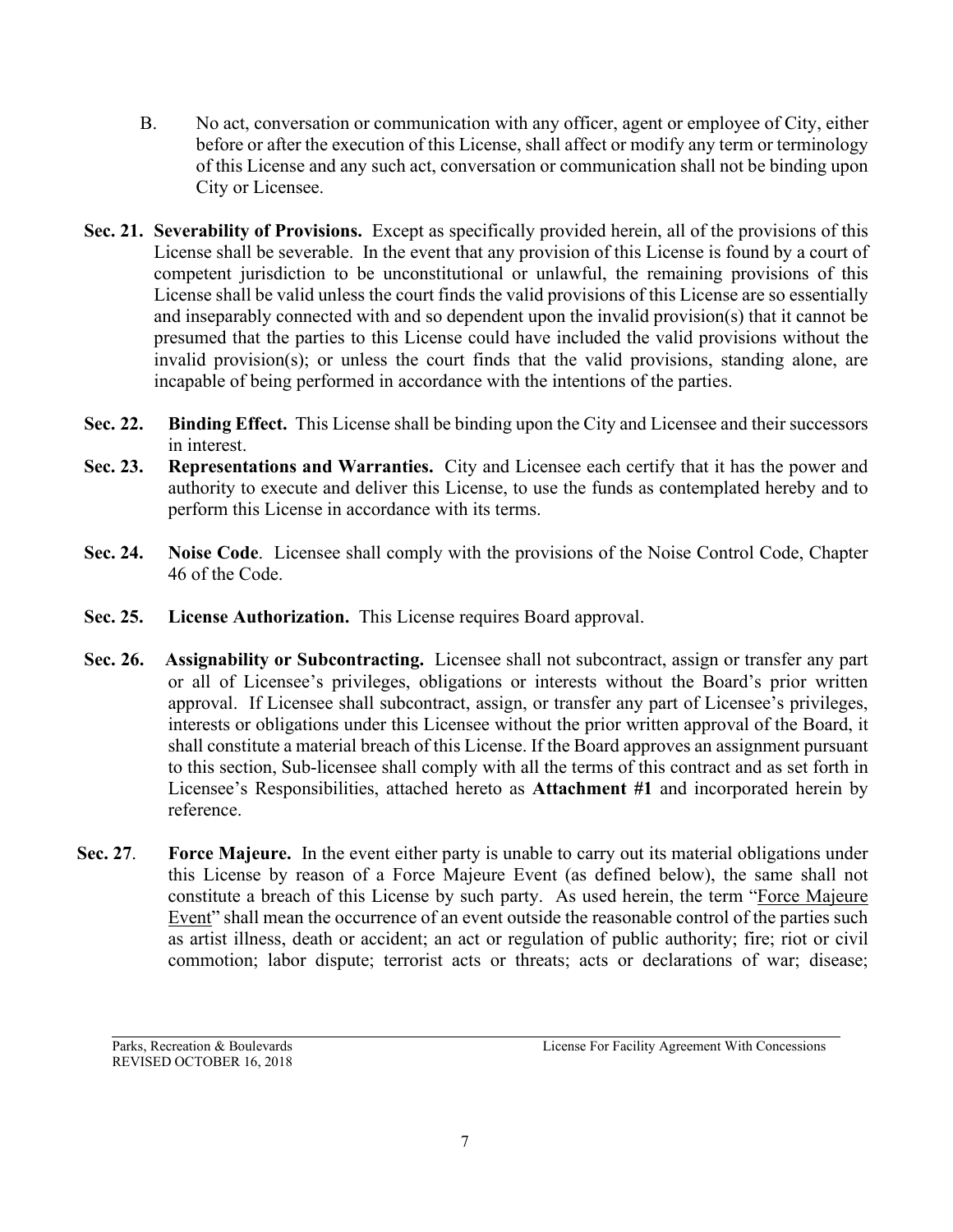epidemic; substantial interruption in, or substantial delay or failure of, technical facilities; failure or substantial and extraordinary delay of necessary transportation services; war conditions; emergencies; inclement weather or acts of God. In the event of a Force Majeure Event, City shall refund the Compensation to Licensee minus any mutually agreed upon expenses incurred prior to the termination of the event and neither party shall have any further obligations related to such event. This does not excuse Licensee's obligation to return the Premises to the City in the same condition it was received by Licensee per the terms of this Agreement except for conditions not contributed to by the Licensee.

**Sec. 28**. **Parks and Recreation Logo.** If applicable, Licensee shall place the Kansas City, Missouri Parks and Recreation logo on all information distributed to the public as attached hereto as Attachment No. 3. A link to [www.kcparks.org](http://www.kcparks.org/) shall be placed on the Licensee's event website as well, if partnership is established.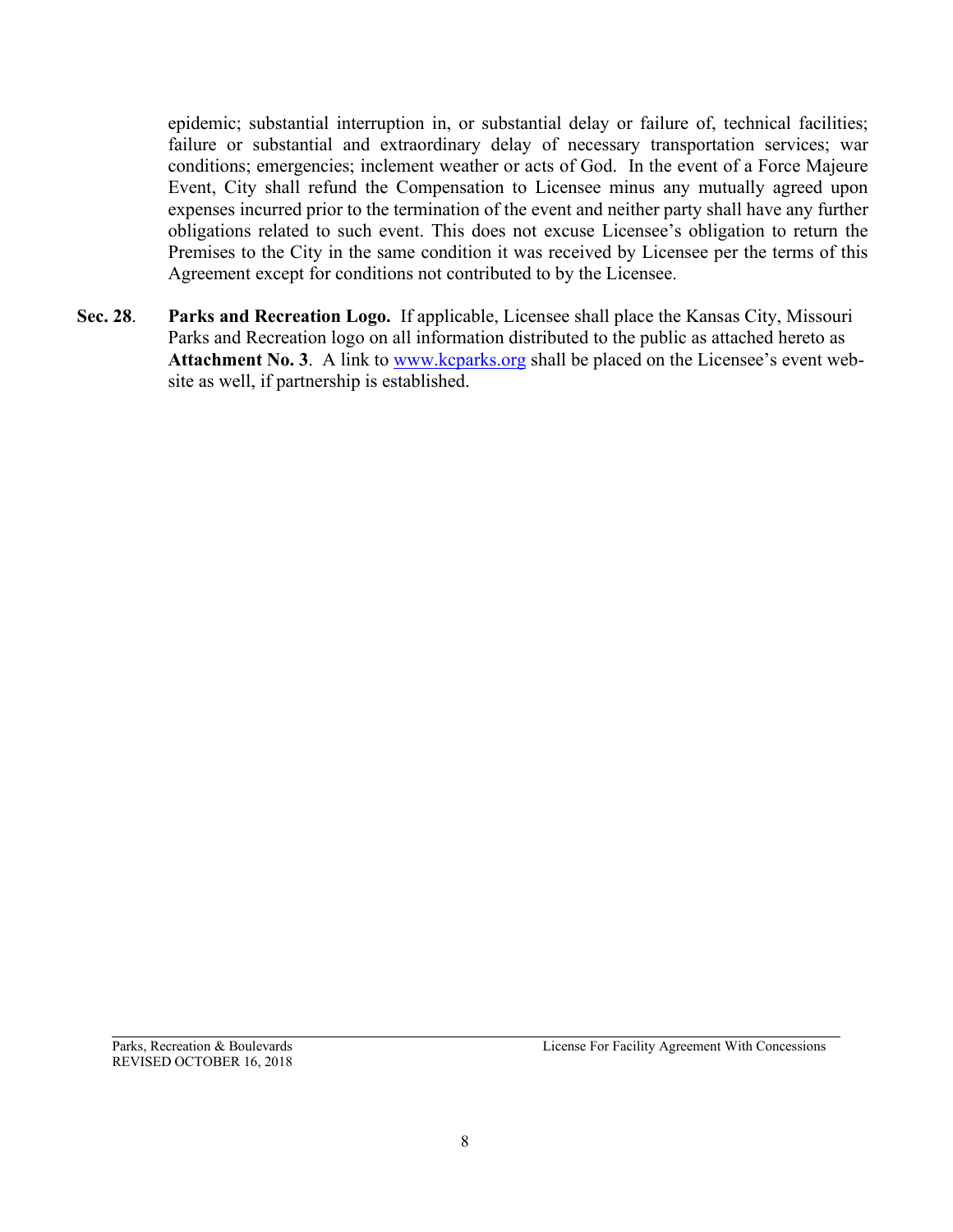#### **THIS CONTRACT CONTAINS INDEMNIFICATION PROVISIONS**

### **LICENSEE:**

I hereby certify that I have authority to Execute this document on behalf of Licensee

| By:   |  |
|-------|--|
| Title |  |
| Date: |  |

# **KANSAS CITY, MISSOURI**

Parks and Recreation Department

 $\mathrm{By:}\qquad$ Title: Director of Parks and Recreation Date: \_\_\_\_\_\_\_\_\_\_\_\_\_\_\_\_\_\_\_\_\_\_\_\_\_\_\_\_\_\_\_\_\_

Approved by Resolution #

\_\_\_\_\_\_\_\_\_\_\_\_\_\_\_\_\_\_\_\_\_\_\_\_\_\_\_\_\_\_\_\_\_\_\_\_\_\_

Secretary to the Board

Approved as to form:

Assistant City Attorney Date

REVISED OCTOBER 16, 2018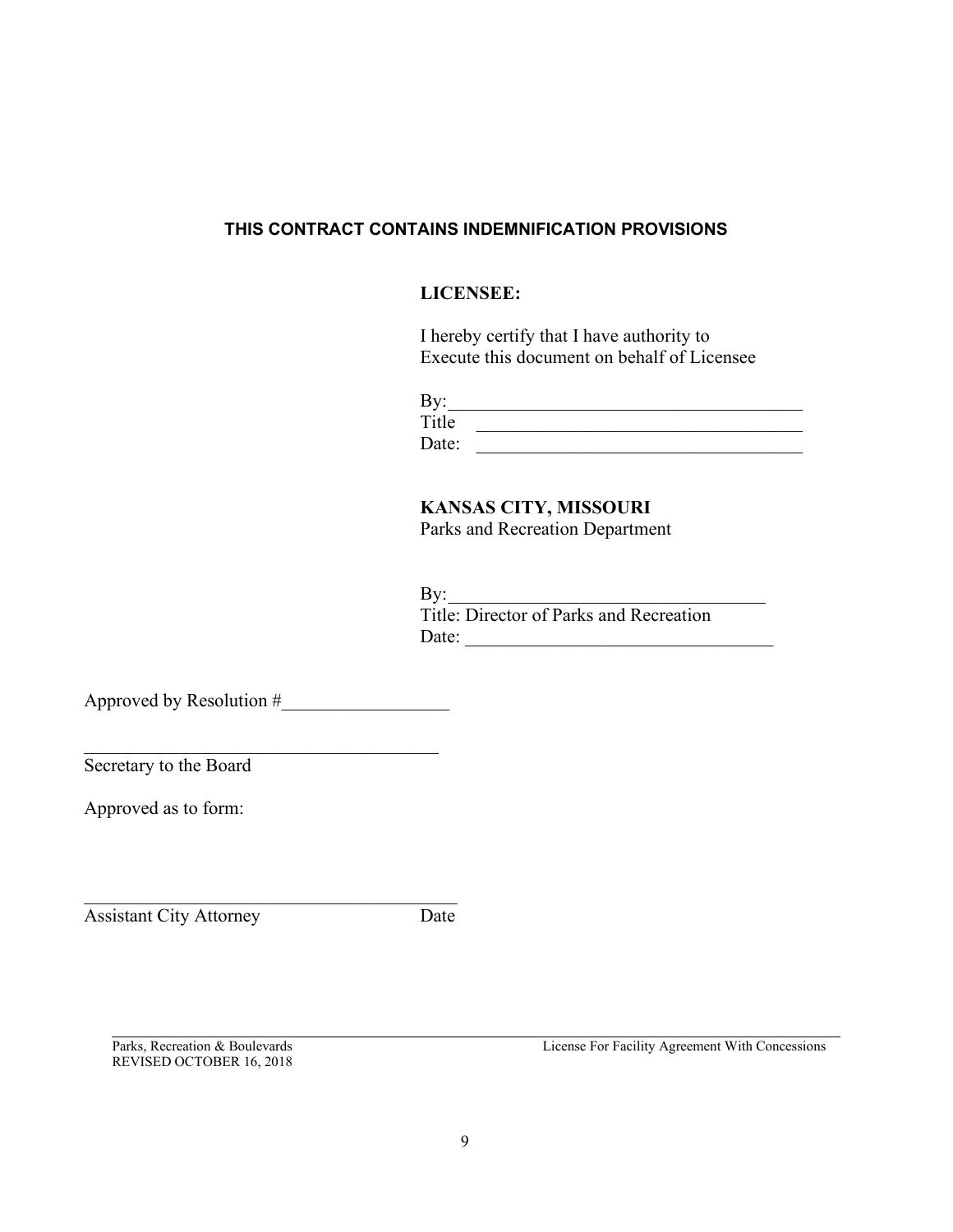# **ATTACHMENT NO. 1**

# **LICENSEE'S RESPONSIBILITIES**

#### A. Concessions:

- 1. Licensee shall submit to the Board for approval, a listing of all items, including price and specific merchandise offered for sale on the Premises by **\_\_\_\_\_\_\_\_\_, \_\_\_\_\_\_.**
- 2. The sale of tobacco products **is not** permitted under this License.
- 3. Licensee shall furnish all equipment necessary for the operation of the concession facility. Licensee agrees that in the use of the premises and in the sale of merchandise to the public that Licensee and its employees will not discriminate against any person on the grounds of race, color, sex, national origin, age, or disability or handicap.
- 4. Licensee shall maintain all concessions facilities in a neat and clean condition at all times and shall comply with all requirements of the city's Health Department for all beverages and food, offered for sale. Each day, Licensee shall collect, store, and dispose of all refuse, garbage and debris in covered containers.
- 5. Prices of all merchandise for sale shall be plainly shown so that customers may easily compare prices, quality and quantity. The Licensee shall make no effort to conceal lower priced merchandise for the purpose of promoting the sale of higher priced merchandise.
- 6. Licensee agrees to defend, hold harmless and indemnify the City for any and all liability, claims costs, actions and expenses of any kind, including reasonable legal fees that may arise out of or from a copyright license agreement infringement lawsuit or both, or the infringement any representation or warranty made herein.
- B. Charging for parking to any parks, complex facilities, and/or Parks owned streets, boulevards, or parkways is prohibited without prior approval from the Board. Requests for use of any additional Parks owned areas must be submitted 30 days in advance of event.
- C. Construction and Permits. Licensee and any of its officers, employees, agents, Concessionaires, Contractors or any other person or entity acting under permission and authority granted by this paragraph, shall apply for and obtain all necessary permits and licenses as may be required by every governmental entity having jurisdiction, for the construction and placement of fixtures or improvements and to conduct the event. The governmental agency having jurisdiction including any department of the City, shall not be required to determine whether an applicant for a City business license or other permit shall have first obtained Licensee's permission and consent prior to issuing a licenses or permit.
- D. Improvements on Premises. Licensee shall notify the City in writing, no later than **\_\_\_\_\_\_** of any and all temporary event fixtures Licensee intends to install in or upon the Premises. Licensee shall submit a construction schedule and operation plan which shall disclose in

REVISED OCTOBER 16, 2018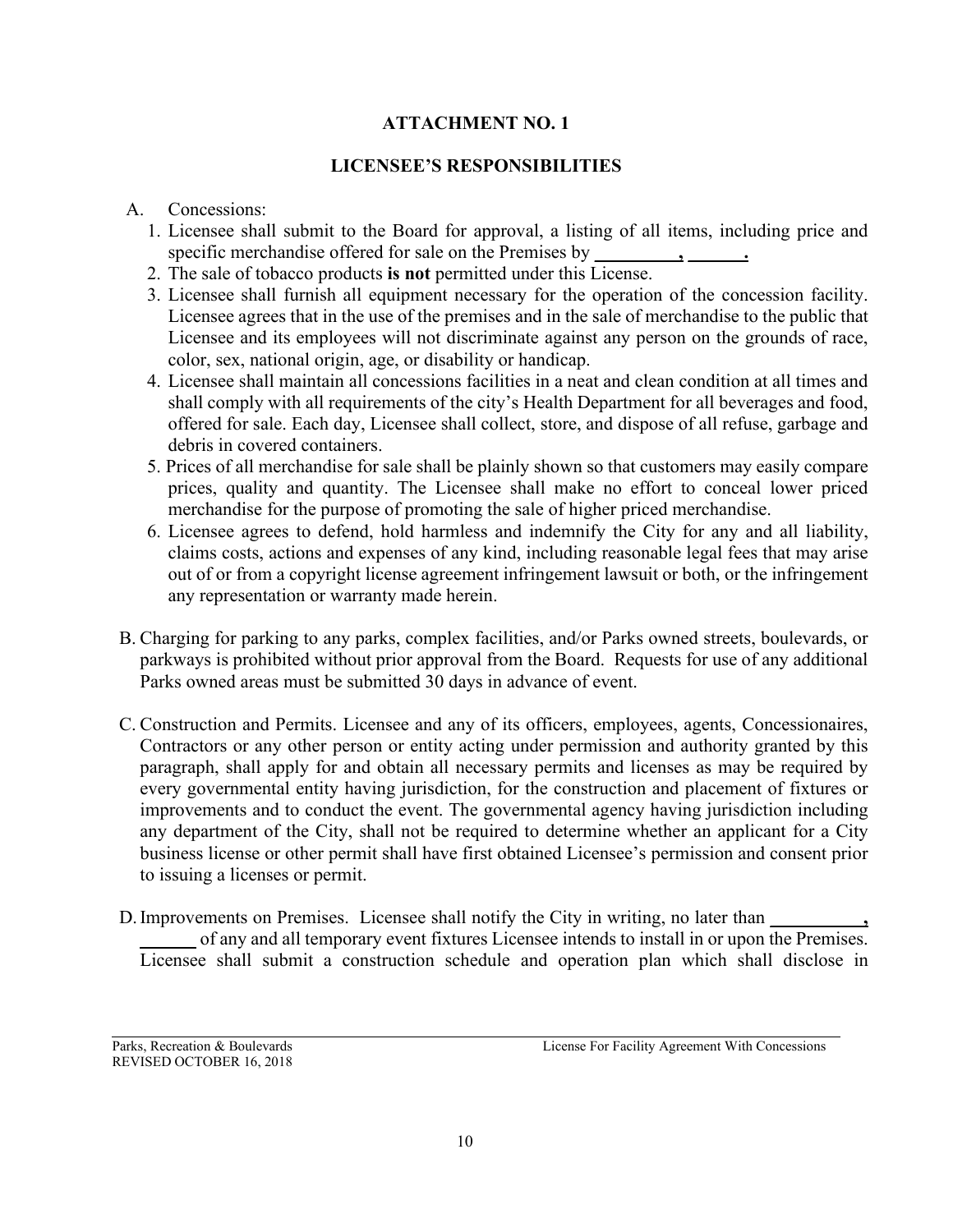reasonable detail:

- 1. The area in which any fixtures are to be installed.
- 2. The approximate date of completion of installation.
- 3. The manner in which the fixtures will be installed.
- 4. The manner and date upon which the fixtures will be removed.
- 5. A vehicular restriction plan to control all vehicular traffic upon park property.
- 6. A media control and placement plan.
- 7. Comprehensive sanitation and trash plan.
- E. No construction or installation of fixtures or booths shall commence prior to**\_\_\_\_\_\_\_\_\_\_\_\_\_\_**, and all fixtures and improvements shall be removed no later than **\_\_\_\_\_\_\_\_\_\_\_\_\_**. A penalty of \$500.00 per day will be assessed for each day that fixtures and equipment remain on premises after the expiration of this agreement. The Board shall have the right, within ten (10) days from the date of submittal of the construction schedule and operation plan to approve in part, or disapprove, the construction schedule and operation plan. If the construction schedule and operation plan or any part thereof is disapproved, Licensee shall submit a revised construction schedule and operation plan or revised portion thereof within ten (10) days from the date of the City's notice disapproving the schedule and plan or any part thereof. Any proposed changes to the approved construction schedule and operation plan shall be approved by the Board.
- F. Traffic and Parking Control. Licensee shall develop, make arrangements for and submit to the City for approval on or before **a**, a decentralized parking facility, and transit plan for the days of the event, including routes for ingress and egress to the event area. City shall have the right within fifteen (15) days from date of submittal of such plans to approve, approve in part, or disapprove the plans. If the plans or any part thereof are disapproved, licensee shall submit within five (5) business days from the date of the City's notice disapproving the plans of any part thereof. Any proposed change in the approved plans shall also be approved by the City. The plan shall include, without limitation:
	- 1. The location(s) of the decentralized parking areas for which Licensee has made arrangements.
	- 2. The form and frequency of transportation to and from the parking areas to the Event areas; and
	- 3. The manner in which Licensee shall advise City in writing of the actual dates and hours during which Licensee desires the closing of the public streets and roadways.
- G. Crowd Control and Emergency Plans. Licensee shall develop and submit for approval by the City, in writing, on or before **all is plan for handling crowd control**, public street closing, traffic control, security and medical emergencies unless such items have been set forth in other plans approved by the City. The City shall have the right within fifteen (15) days from the date of submittal of such crowd control and emergency plans to approve in whole or in part,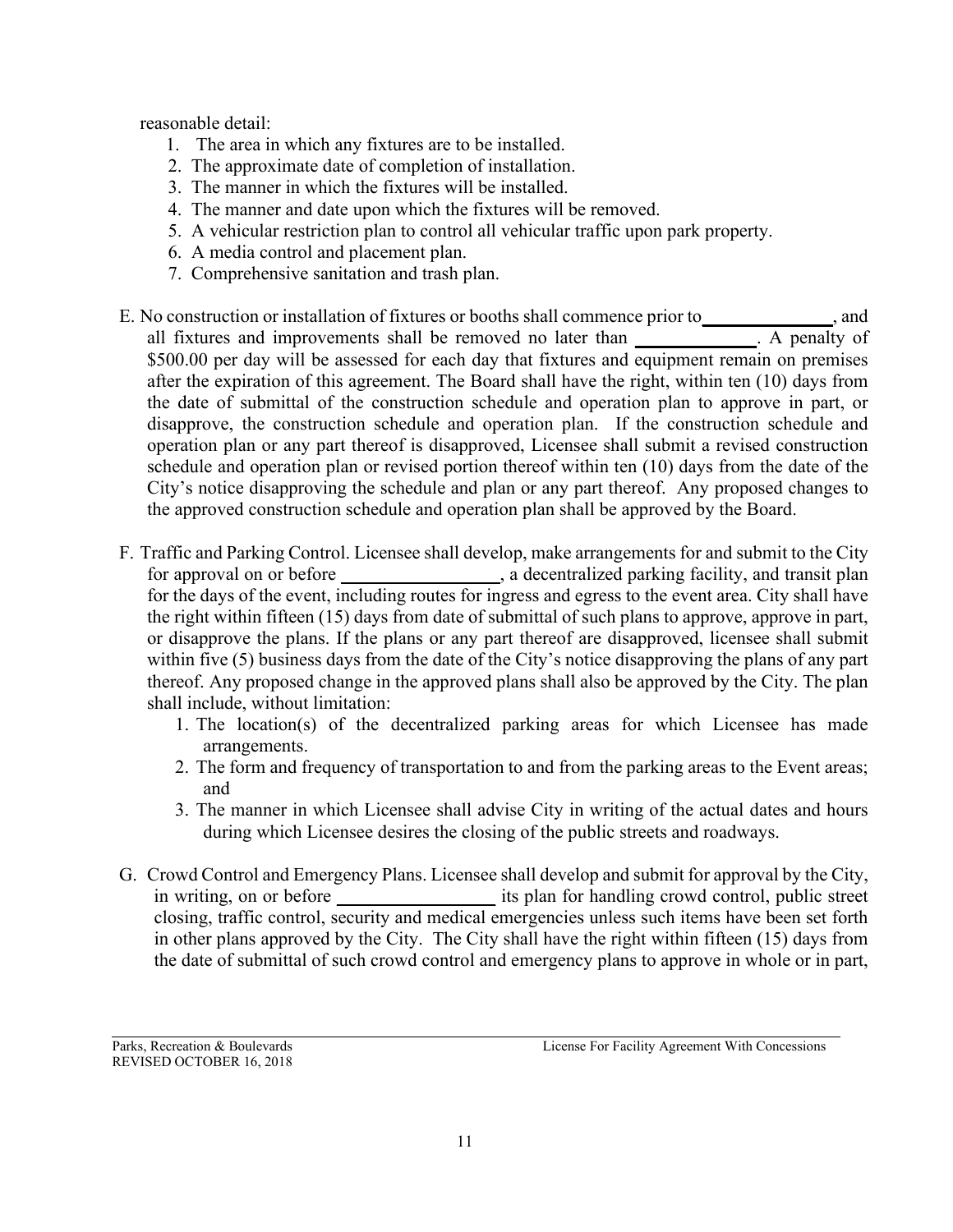or disapprove those plans. If the plans or any part thereof are disapproved, Licensee shall submit a revised plan or schedule or revised portion thereof within five (5) business days from the date of the City's notice disapproving the plan concerning crowd control, public street closing, or traffic control, and security.

- H. Marketing. Licensee shall develop and submit to the City for approval on or before Licensee's marketing plan for the event stating in reasonable detail the manner in which Licensee's marketing plan and the conduct of the events will publicize the City, its citizens and its Parks and Recreation Department. Any marketing plan shall provide that the event shall be referred to as the Licensee's event or words similarly agreed upon. In developing its marketing plan, Licensee shall consult with the City's representative and others under agreement with the City to promote the City and the City's image. Licensee shall coordinate its planning and marketing activities with such persons or entities.
- I. Trash Collection. Licensee shall notify the City on or before **\_\_\_\_\_\_\_\_\_\_\_\_\_\_\_\_\_**, of the specific needs for trash receptacles. Recycling of appropriate products/materials is mandatory, **See ATTACHMENT No. 2**. It is the responsibility of the Licensee to properly dispose or remove all trash and recycled items on public streets, roadways, and parking lots generated by the event.
- J. Notification of Meetings. Licensee shall notify the City in writing of all regular and special meetings of Licensee's Board of Directors. The City shall have the right to have a designated representative present at any such meetings or special meetings.
- K. Reimbursement of Extraordinary Expenses. Licensee shall reimburse the City for the following costs and expenses by the City in connection with the event:
	- 1. City's actual expense incurred in providing trash receptacles, trash collection, trash disposal, and clean up assistance.
	- 2. Those unanticipated, incremental, additional costs and expenses incurred by the City in providing police and fire service within the event area and for security of City owned property outside the event area if the City does not ultimately approve the plans submitted by Licensee, but not including the police and fire protection services both inside and outside the event Premises, which the City intends to provide without charge to Licensee.
	- 3. Costs and expenses incurred by the City in providing other mutually agreed upon services and the rental value of City materials, supplies, or equipment requested and used by Licensee.
	- 4. The actual reasonable, out of pocket cost of repair of damages to City owned, operated, leased or controlled property, improvements and facilities which during the conduct of the event are under the control of Licensee, or for which Licensee is obligated to provide or pay for security.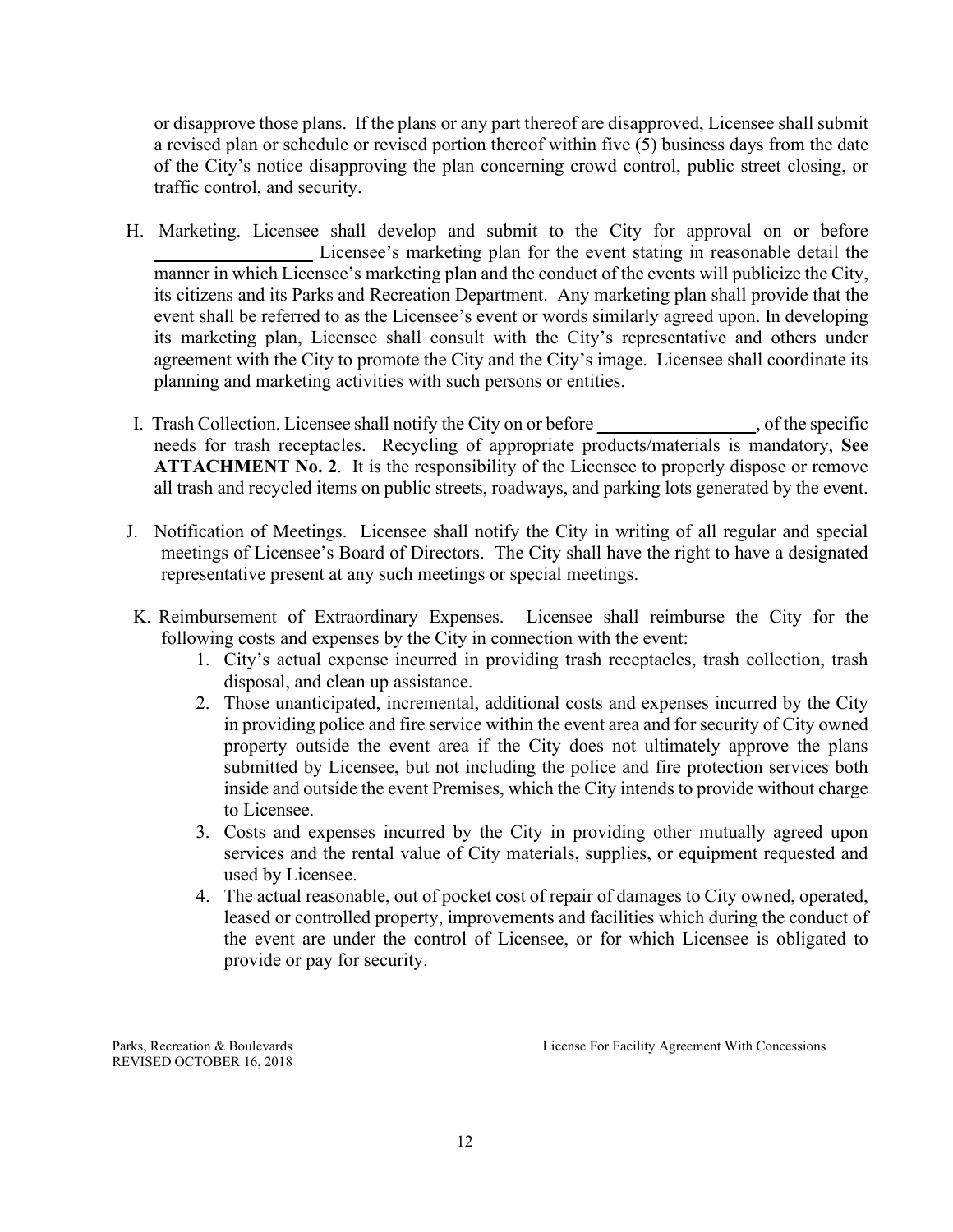- 5. Claims, demands, and liabilities asserted by third persons against the City, its officer, officials, and employees subject to the indemnification's provisions of this Contract relating to or arising out of the conduct of the event.
- L. Not later than thirty (30) days prior to the date upon which the event is scheduled, the City shall give Licensee an estimate of the extraordinary expenses projected for the event. Notwithstanding anything to the contrary, City shall use its reasonable and best judgment to determine**,** the projected level of services to be provided be it necessary to protect the public health, safety and welfare in connection with the conduct of the event.
- M. City's invoices for expenses. Within thirty (30) days after the event, City shall submit its invoice for actual extraordinary expenses to Licensee. In the event that an extraordinary expense in Attachment 1, Section L are not discovered or asserted, or the amount thereof cannot be determined with reasonable certainty within the said thirty (30) day period, City shall thereafter promptly invoice Licensee for any such extraordinary expenses upon reasonably determining the amount. Licensee shall pay the amount of any actual extraordinary expense invoiced within thirty (30) days after the date of the City's invoice.
- N. Security for Projected Expenses. Within ten (10) days from the date the City submits its estimate of projected extraordinary expenses. Licensee shall, upon demand, deposit with the City a security deposit of one of the following to guarantee payment:
	- 1. Cash;
	- 2. A company check;
	- 3. A bank wire transfer
- O. Request the Director of Public Works to close, as necessary, the public streets and roadways, withdrawing the use of those public ways for the dates when the Event is being prepared and conducted.
- P. Licensee must present a written plan to neighborhood associations and business/community organizations surrounding park area of event, potential road closures, specific parking areas secured for event patrons, and date/time/length of event.
- Q. Licensee must use durable, temporary fencing to block off the area surrounding any monuments or statues as directed.
- R. Licensee must present a plan utilizing a minimum of **\_\_\_\_\_\_** parking stalls for an event based on paid/general attendance of **\_\_\_\_\_\_\_**. Shuttles are recommended for events with anticipated attendance of more than 10,000 per day. (1 stall for every 3.5 attendees is mandatory)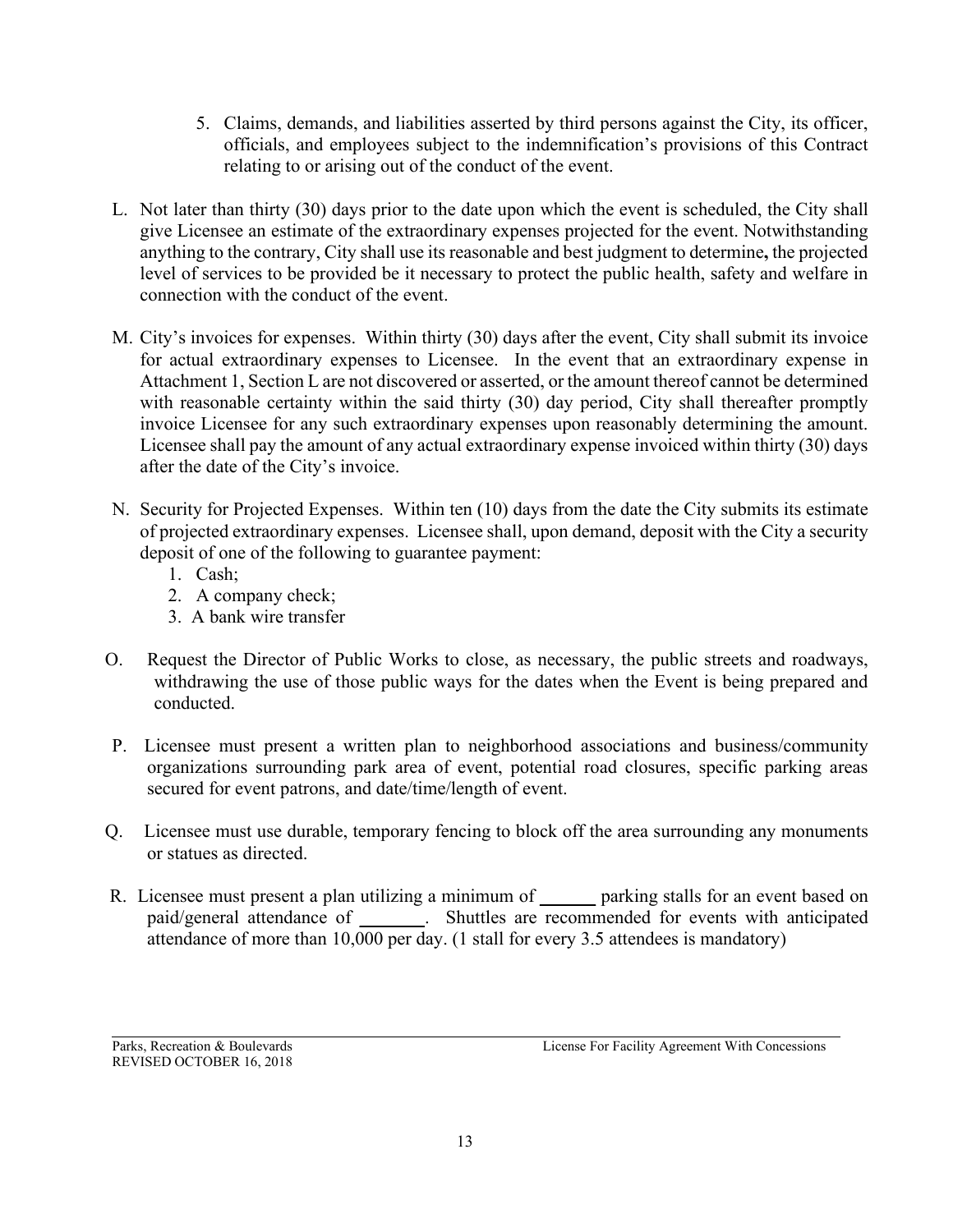- S. Before presenting parking, security, and safety plans, excluding medical and EMT services, to KCMO Parks, all plans must be signed off by KCMO Police Department and KCMO Fire Department. The medical and EMT services plan shall be subject to review by KCMO Parks.
- T. All portable sanitary units must be placed on hard surfaces, when possible, excluding jogging trails. These units must be removed off-site for any exterior cleaning after the event. These units must be removed from the site by the conclusion of the agreement.
- U. Licensee must provide unrestricted and unlimited access to the site for a designated City representative before, during, and after the event.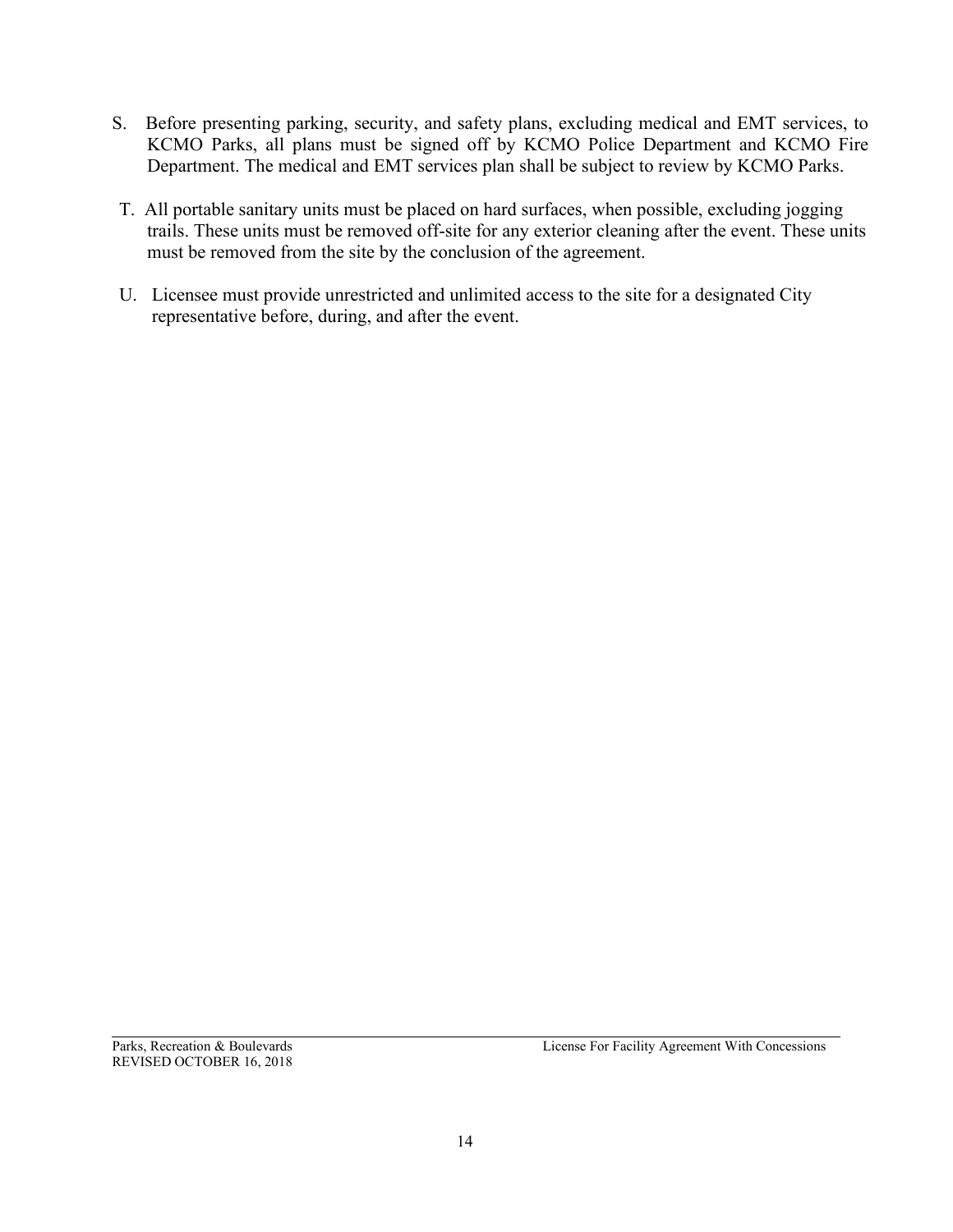### **ATTACHMENT NO. 2**

#### **RESPONSIBILITIES OF CITY**

- A. Designate in writing a person to act as City representative with respect to this License.
- B. To provide trash receptacles, trash collection, trash disposal and clean up in accordance with Licensee's plans submitted pursuant, to Section I, on **Attachment No. 1 subject to availability of appropriated funds.**
- C. Provide standard City forms as required.
- D. Give prompt and written notice to Licensee whenever City observes or otherwise becomes aware of any defect in the services or performances by Licensee.
- E. Cut grass on 14 and/or 18-day park maintenance cycle as needed, subject to availability of appropriated funds.
- E. City reserves the right to cooperatively conduct a user survey at any time during the duration of the License.
- F. City of Kansas City of Kansas City, Missouri reserves the right to seek out any and all sponsorship opportunities, as well as, to display such sponsorship at any city owned parks and facilities.
- G. City reserves the right to utilize, at any time, any portion of \_\_\_\_\_\_\_\_\_\_\_\_\_\_ that Licensee is not using under this License.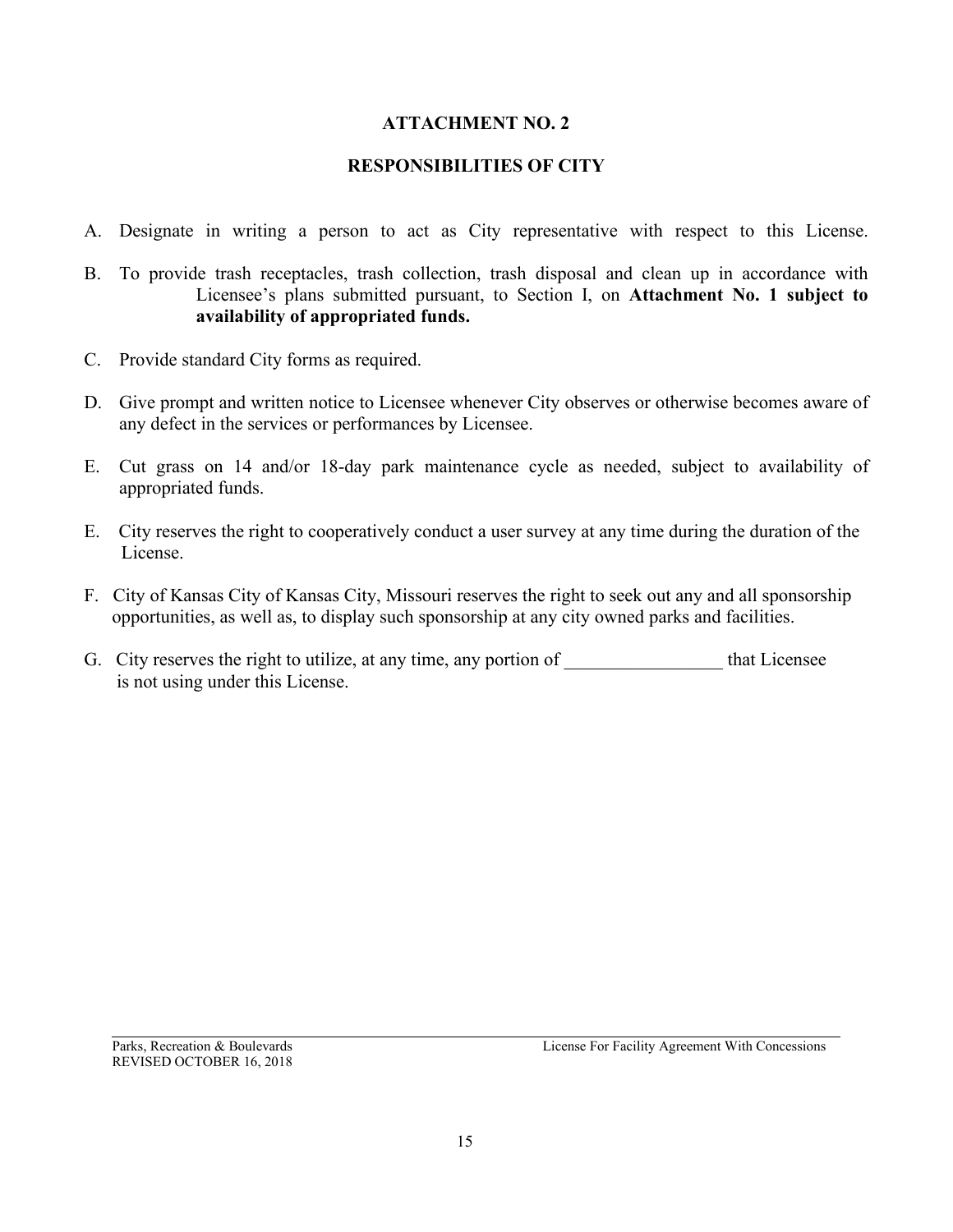# **ATTACHMENT NO. 3 PARKS AND RECREATION NAME AND TITLE USAGE**

The KC Parks campaign has developed a special logo for use by our partners. The Parks Partner logo should be used in all promotional materials, advertising and on your Web site for events and programs that are presented in partnership with the City of Kansas City, Missouri Parks and Recreation Department.

Parks-owned facilities should use the KC Parks Partner logo promotional materials, advertising and on websites always.

When applying a KC Parks Partner logo information, please adhere to the following guidelines:

- Do not alter the logo's composition.
- Do not change the color of the logo.
- 4-color logos are the preferred option.
- When using any of the Web versions of the logo, link-back to the City of Kansas City, Missouri Parks and Recreation website: http://www.kcmo.org/parks.nsf/web/logos

Download KC Parks Partners logo at http://www.kcmo.org/parks.nsf/web/logos.

In anticipation of various applications, a number of color options have been developed. Although the 4 color logo [KCP Partner-4c (CMYK)] in the preferred version for print applications, please use the option best suited to your application.



[KCP Partner-1c](http://www.kcmo.org/parks/logos/kcppartner1c%20_k.eps) (K) | eps format | 367 KB; [KCP Partner-1c \(K\)](http://www.kcmo.org/parks/logos/kcppartner1c_k.jpg) | jpg format | 812 KB.

[KCP Partner-1c \(376\)](http://www.kcmo.org/parks/logos/KCP_Partner1c376.eps) | eps format | 369 KB

REVISED OCTOBER 16, 2018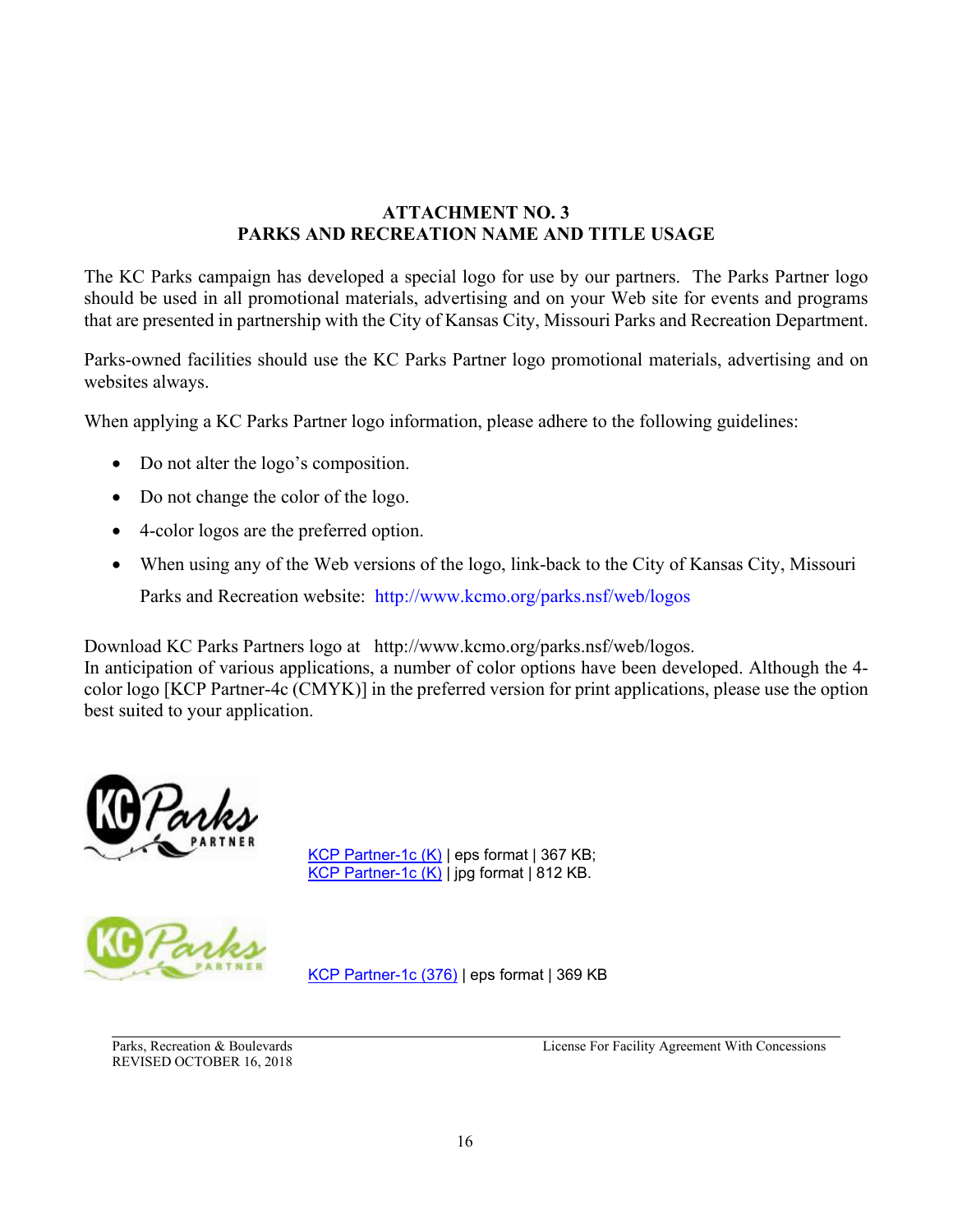

[KCP Partner-1c \(K gray\)](http://www.kcmo.org/parks/logos/KCP_Partner1cKgray.eps) | eps format | 370 KB; <u>[KCP Partner-1c \(K gray\)](http://www.kcmo.org/parks/logos/KCP_Partner1cKgray.jpg)</u> | jpg format | 812 KB



[KCP Partner-2c \(376, 574\)](http://www.kcmo.org/parks/logos/KCP_Partner2c.eps) | eps format | 370 KB

| Kansas City, Missouri<br>Parks, Recreation & Boulevards | Illustrator Version (ai) |
|---------------------------------------------------------|--------------------------|
| Kansas City, Missouri<br>Parks, Recreation & Boulevards | <b>EPS Version</b>       |
| Kansas City, Missouri<br>Parks, Recreation & Boulevards | <b>TIF Version</b>       |

REVISED OCTOBER 16, 2018